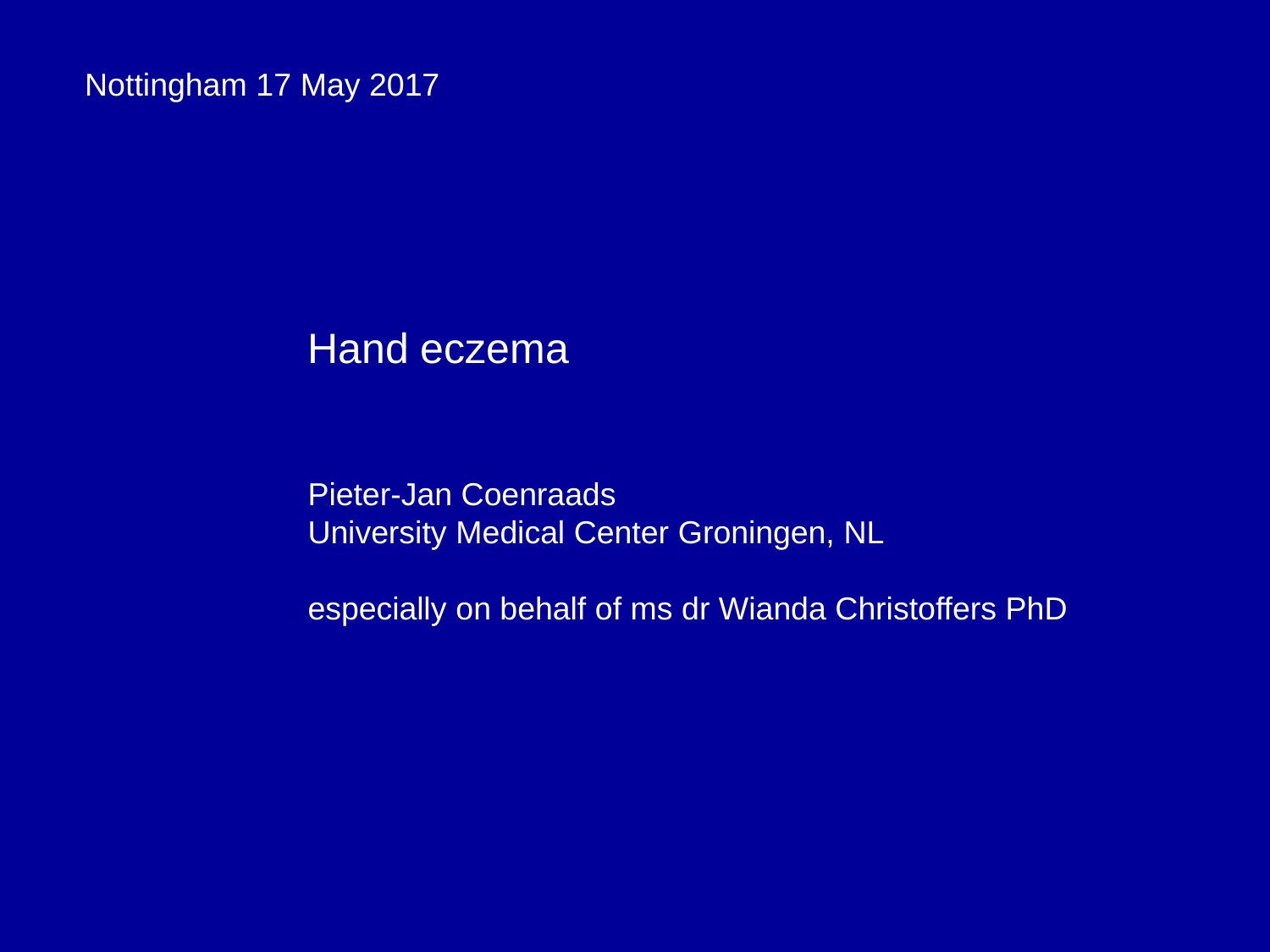

More than 10 years ago our department received industry grants to study alitretinoin in hand eczema

More than 6 years ago I received a fee for lecturing on alitretinoin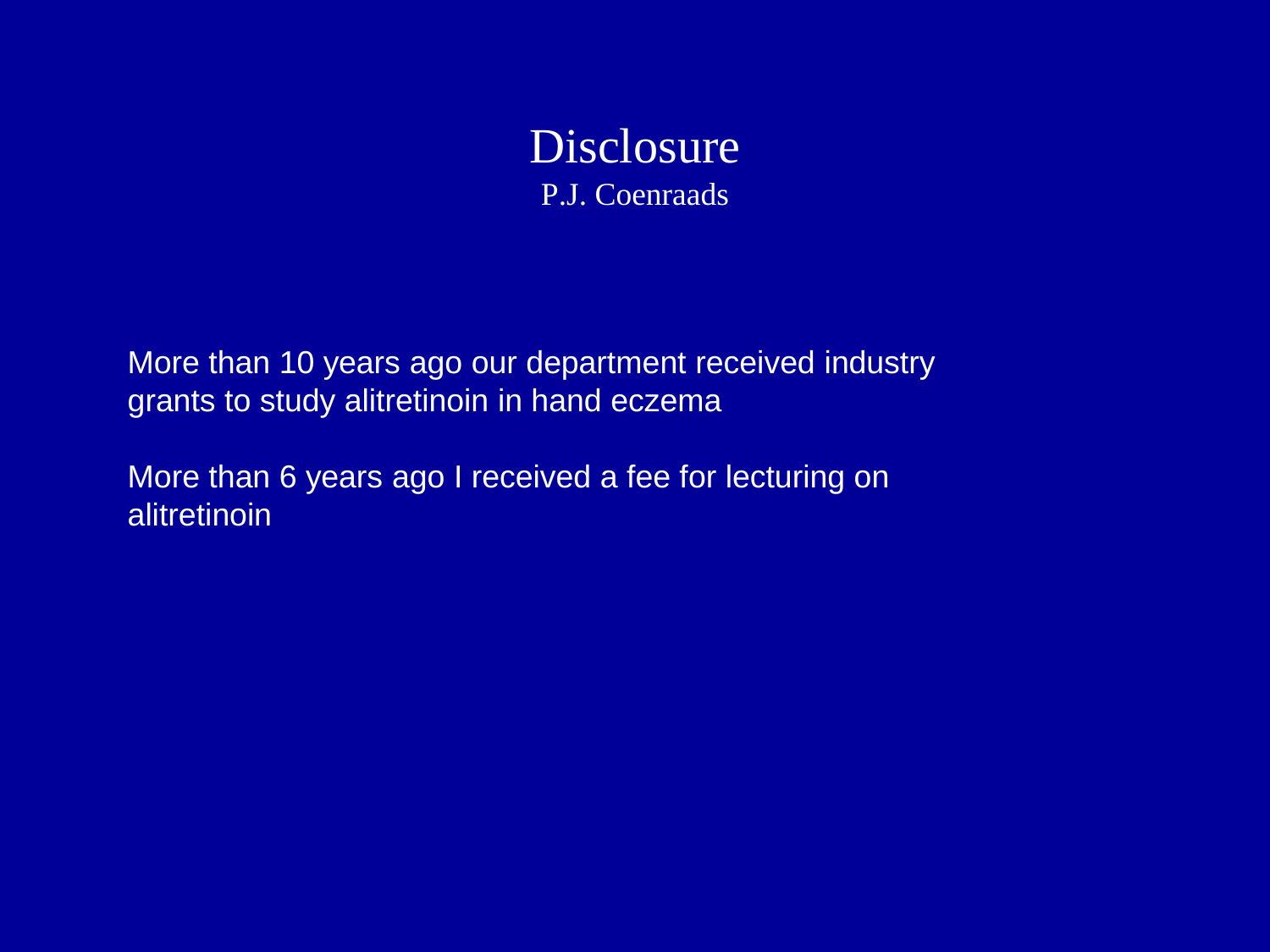# Hand Eczema Is Common and Multifactorial

Pieter-Jan Coenraads<sup>1</sup>

Clinicians agree that hand eczema is multifactorial, although there are many uncertainties regarding causative factors. Atopic dermatitis is assumed to be a major risk factor, whereas the role of allergies is overestimated. Twin studies may shed light on the contribution of other endogenous, possibly genetic factors versus the role of exposure to environmental agents, with the latter being amenable to prevention and intervention.

Journal of Investigative Dermatology (2007) 127, 1568-1570. doi:10.1038/sj.jid.5700781

The NEW ENGLAND JOURNAL of MEDICINE

**CLINICAL PRACTICE** 

# Hand Eczema

Pieter-Jan Coenraads, M.D.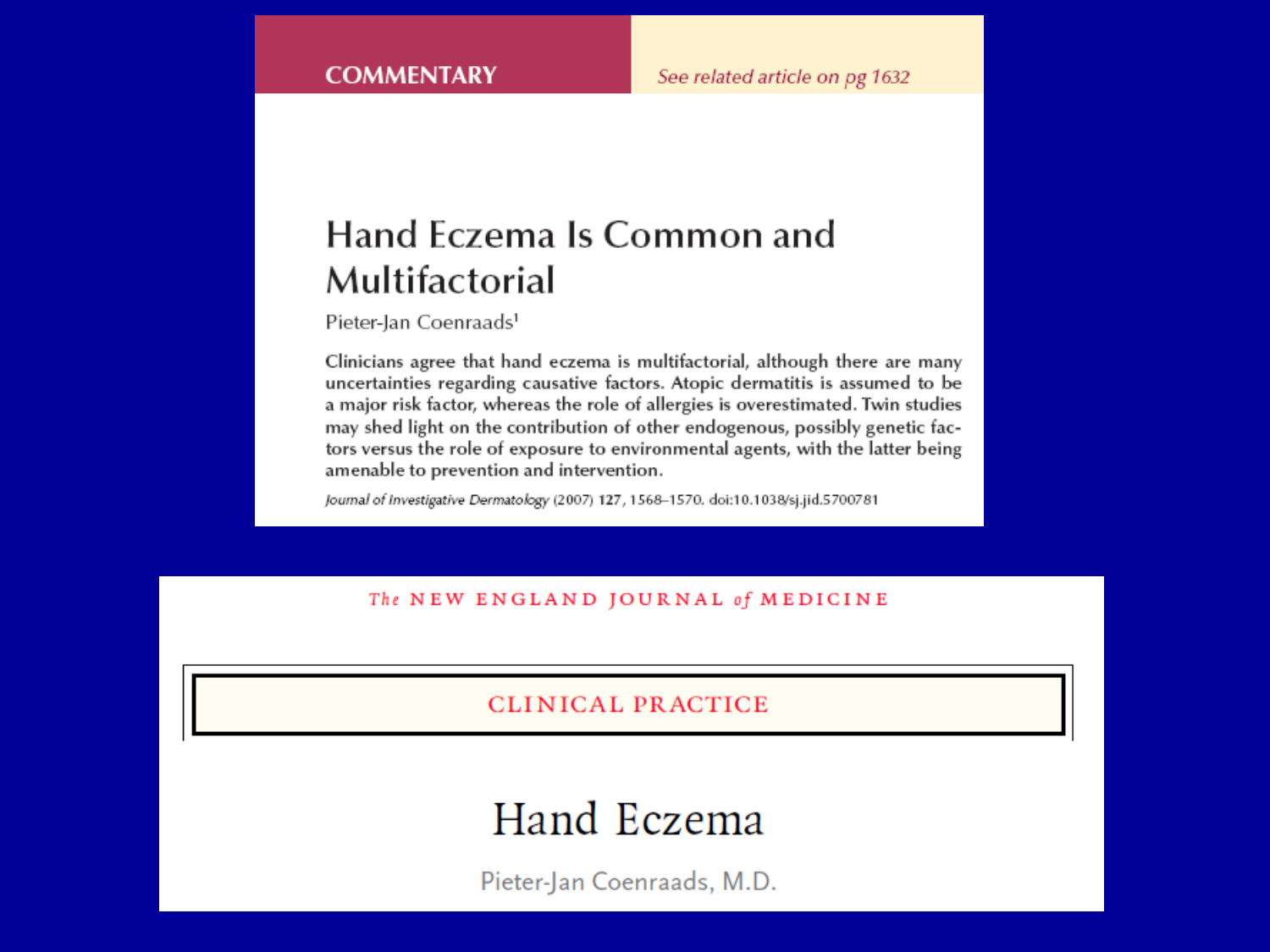#### **EVIDENCE BASED DERMATOLOGY:**

Integrating the best external evidence

with

the skills of being a doctor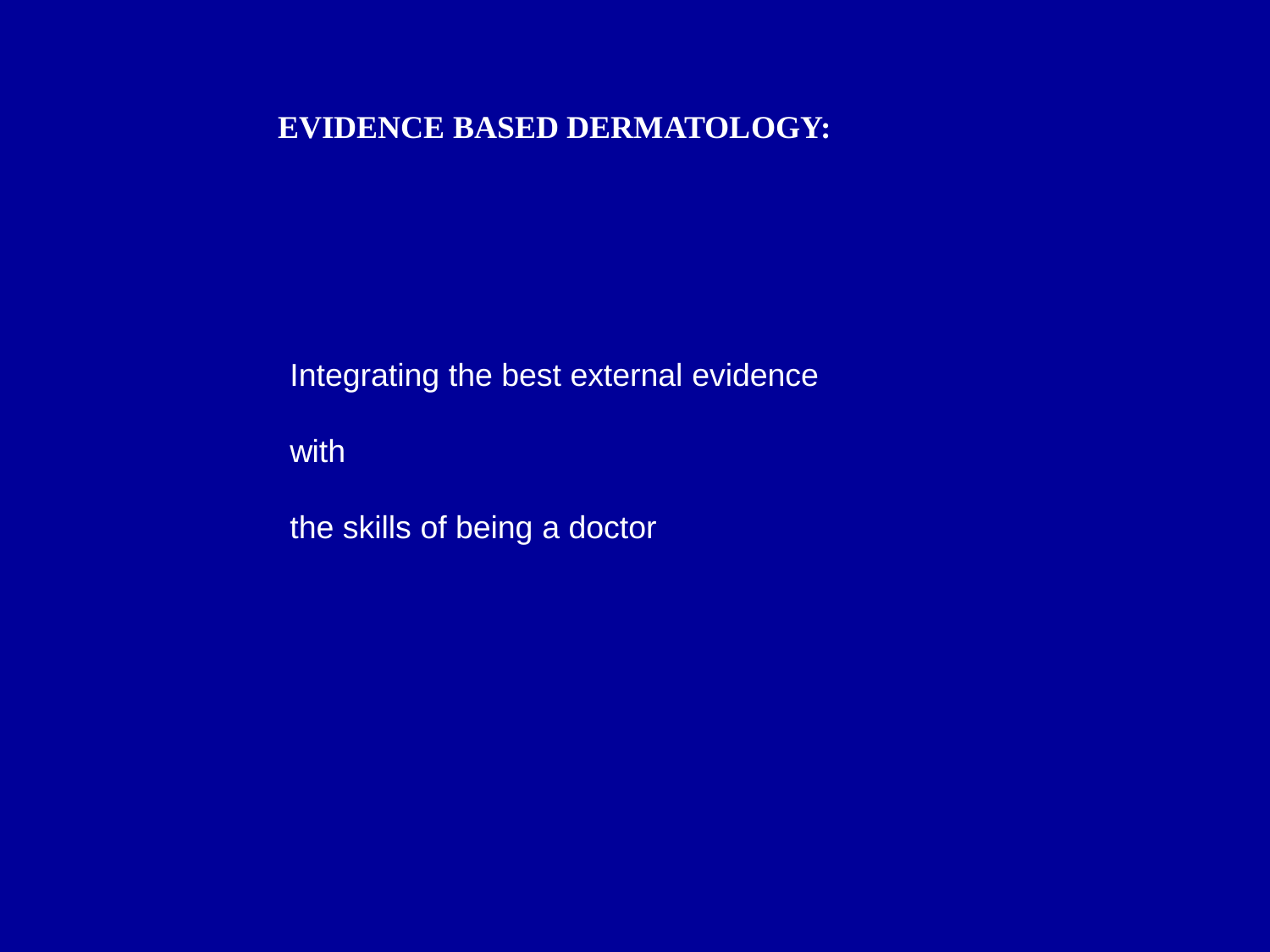## YOUR SKILLS OF BEING A DOCTOR:

Yes, we believe you have them.....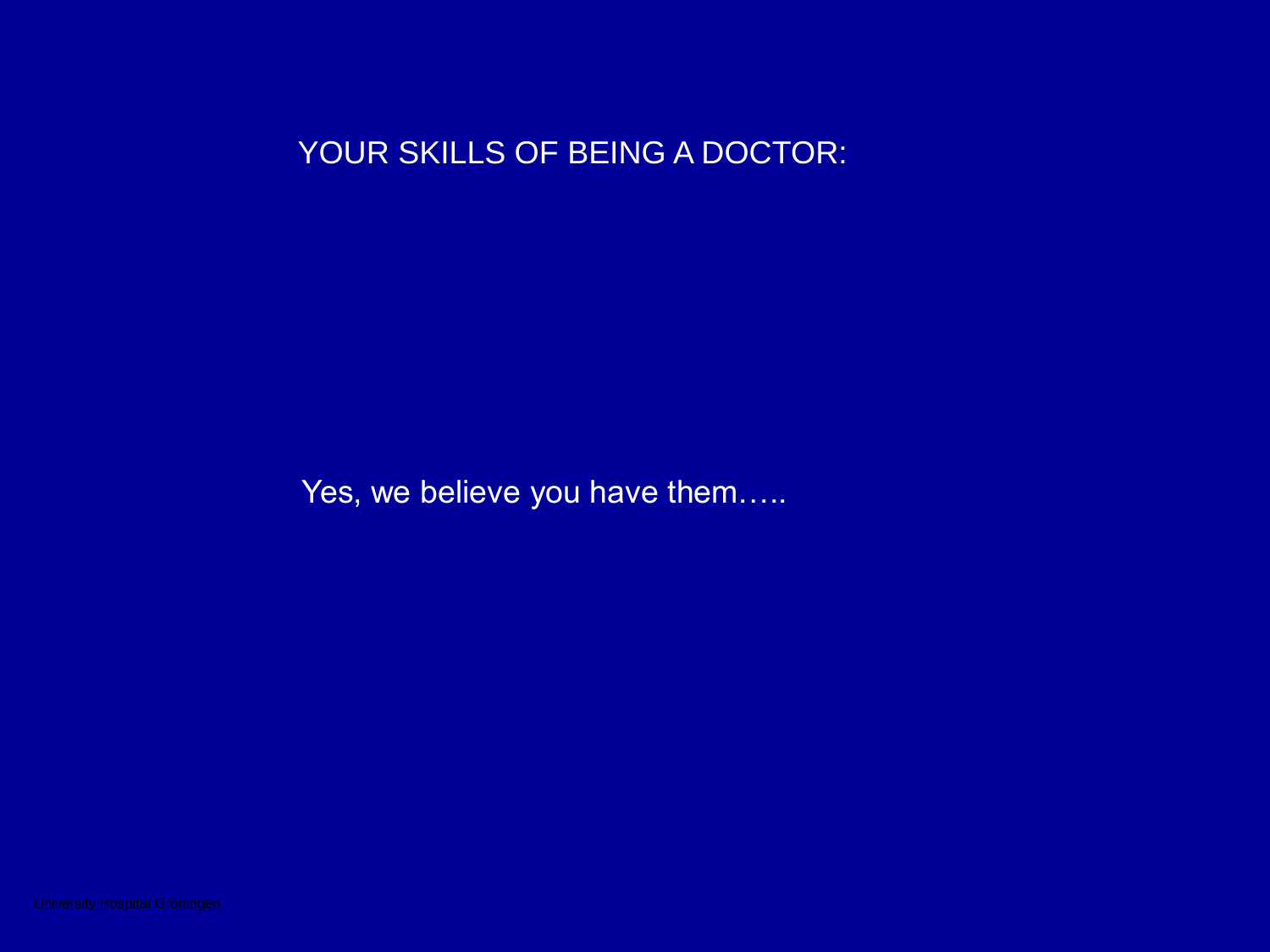### **THE BEST AVAILABLE EXTERNAL EVIDENCE** FROM THE LITERATURE:

#### Let's have a look.....



**Cochrane** Database of Systematic Reviews

#### Interventions for hand eczema (Review)

Christoffers WA, Coenraads PJ, Svensson Å, Diepgen TL, Lok JL, Matterne U, Williams HC, Xia J

Christoff. . WA Jenraads PJ, Svensson Å, Diepgen TL, Blok JL, Matterne U, Williams HC, XIa J. Interventions. hand eczema. Cochrane Database / Systematic Reviews 2017, Issue 4. Art. No.: CD004055. DOI: 10.1002/14651858.CD004055.pub2.

#### www.cochranelibrary.com

Interventions for hand eczema (Review) Copyright @ 2017 The Cochrane Collaboration. Published by John Wiley & Sons, Ltd.

**WILEY**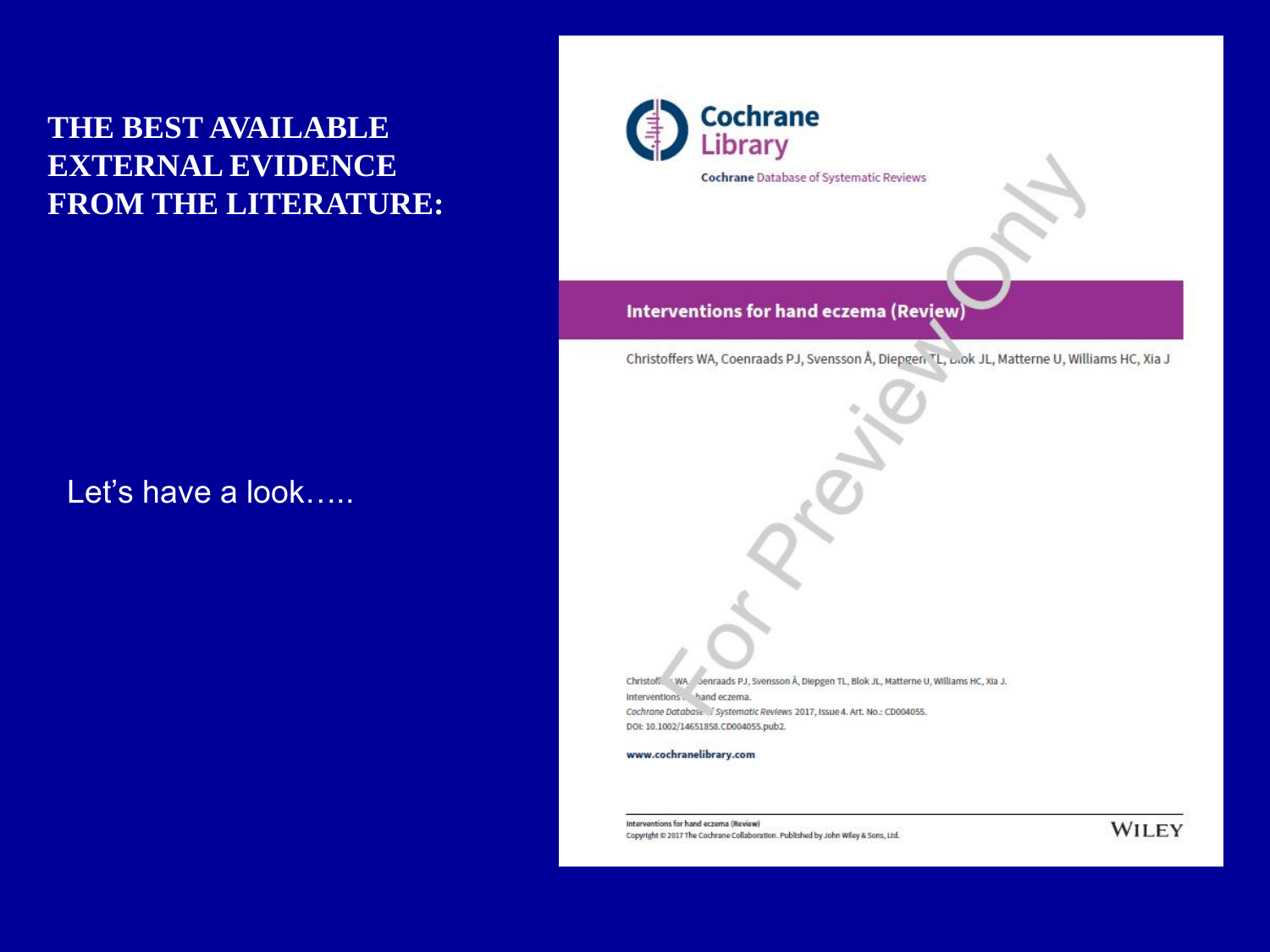Combination of hand-searching and electronic searching in English, German, French, Italian, Dutch language journals from 1977 - 2016

trying to find everything on hand-eczema......

For example:

Martin et al: Resolution of dyshidrotic dermatitis of the hands after treatment with continuous positive airway pressure. South Med J 2002;95:253-254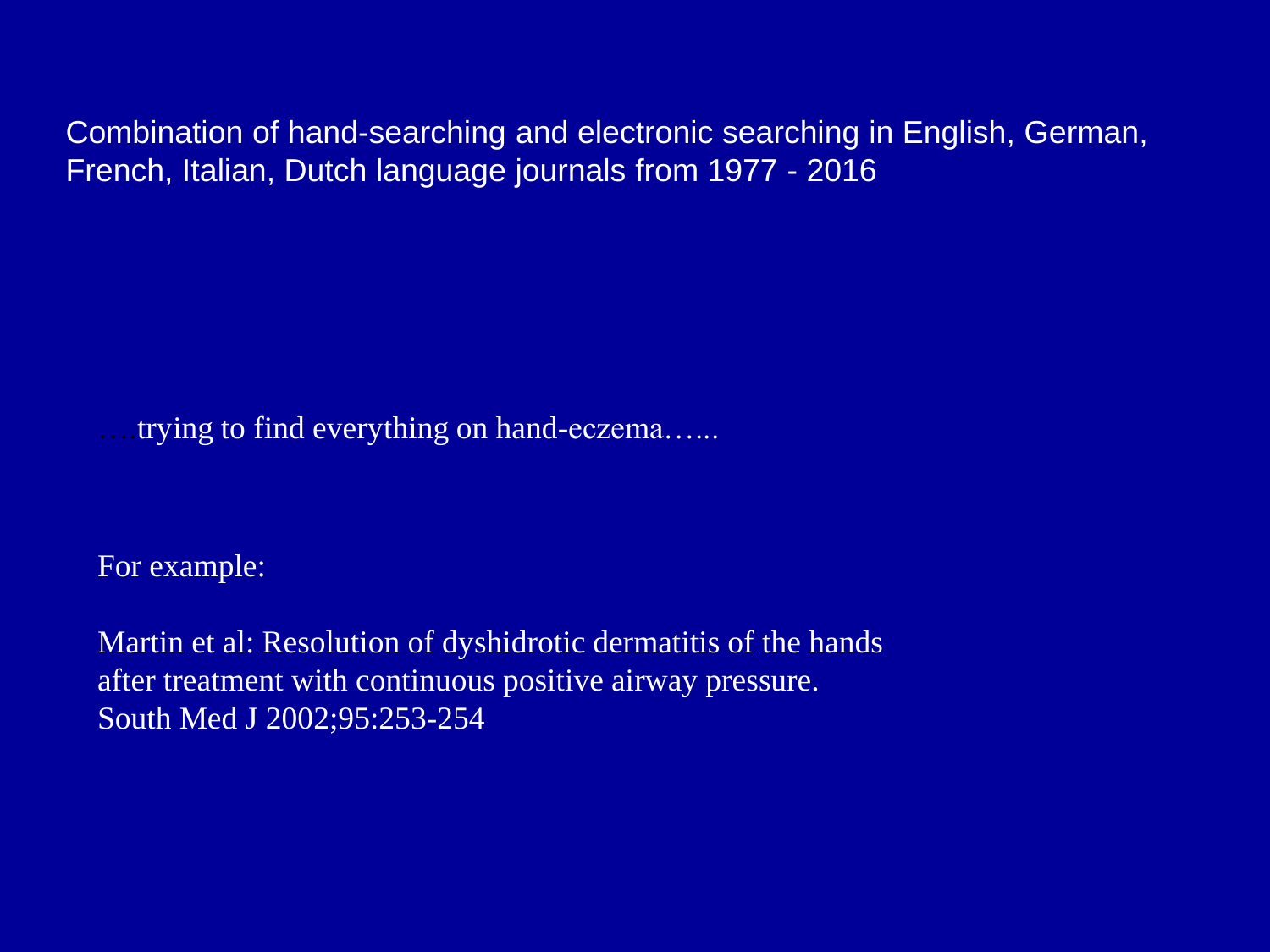#### HAND ECZEMA INTERVENTION TRIALS IDENTIFIED BETWEEN 1977 - 2015

| Total nr of studies identified: | 168 |
|---------------------------------|-----|
| Excluded:                       | 83  |
| Assessed for eligibility:       | 85  |
| Studies included in analysis:   | 59  |

Total nr of patients studied: about 5400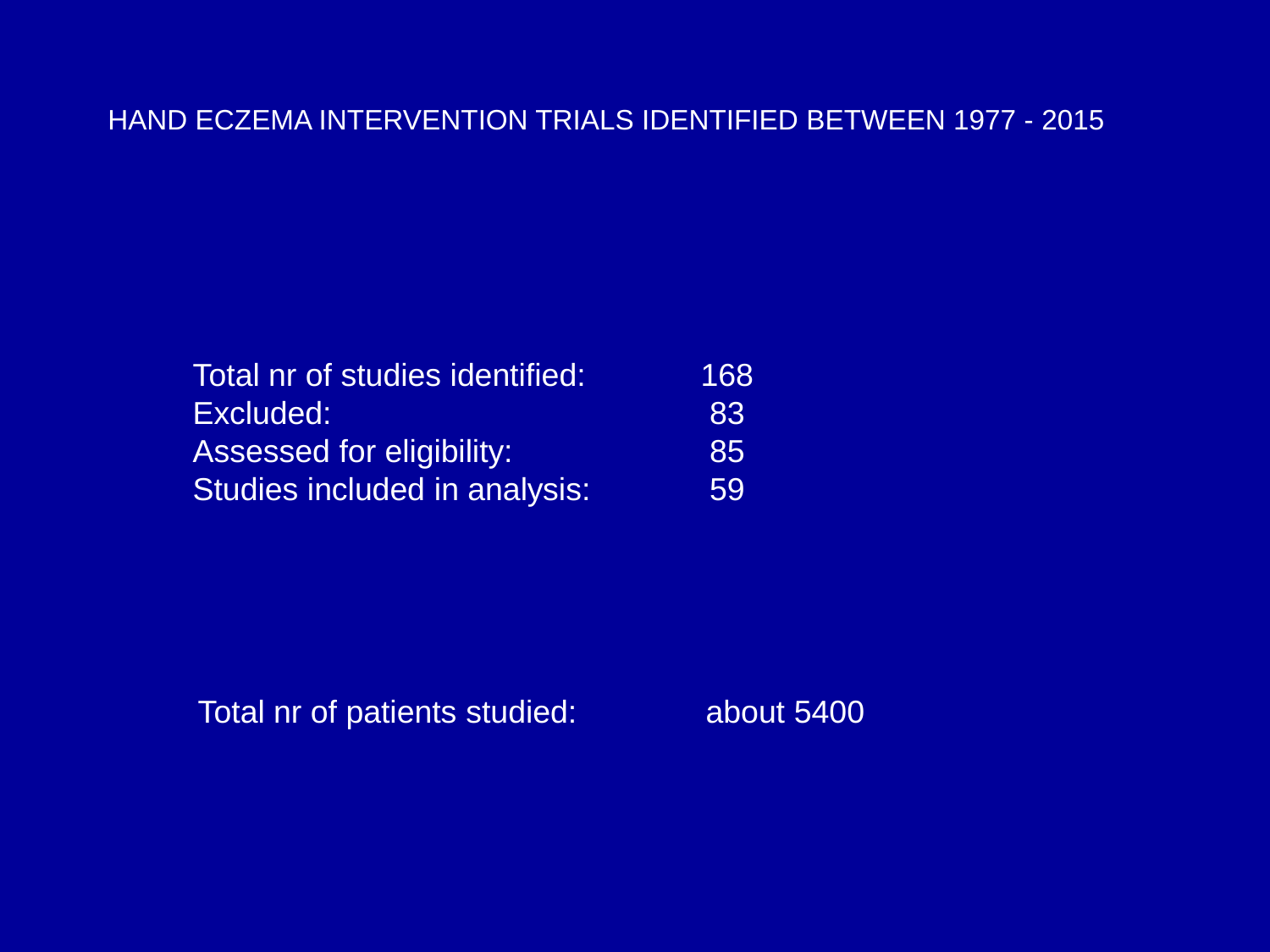Most studies were of relatively short duration

11 studies with duration of 4 months active treatment

Most studies had as comparator no treatment or placebo

About a third had within-participant design (left vs right hand)

Few studies compared two different treatment classes:

- -coal tar vs topical steroid
- -PUVA (topical) vs X rays
- -PUVA (topical) vs UV-B
- -Tacrolimus/pimecrolimus vs topical steroid
- -Oral cyclosporin vs topical steroid
- -Cromoglycate vs diet
- -Oral cyclosporin vs oral alitretinoin (discontinued)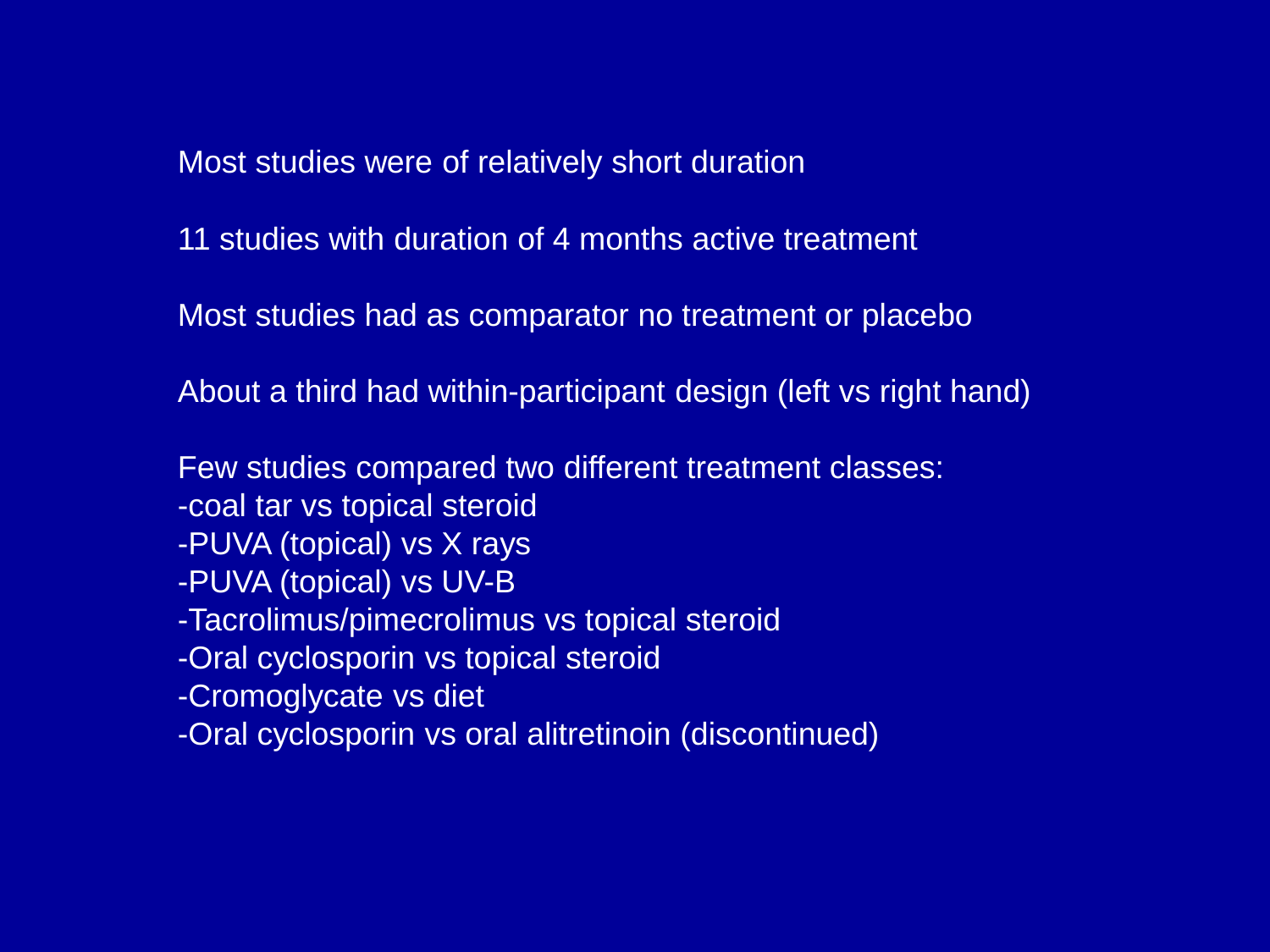Ongoing studies:

13 studies on topical treatment (one on pumpkin ointment)

Four on systemic treatment:

-Alitretinoine vs PUVA (are you contributing ?!) -Alitretinoin vs cyclosporin -Alitretinoin vs azathioprine -Effect of olopatadine on itch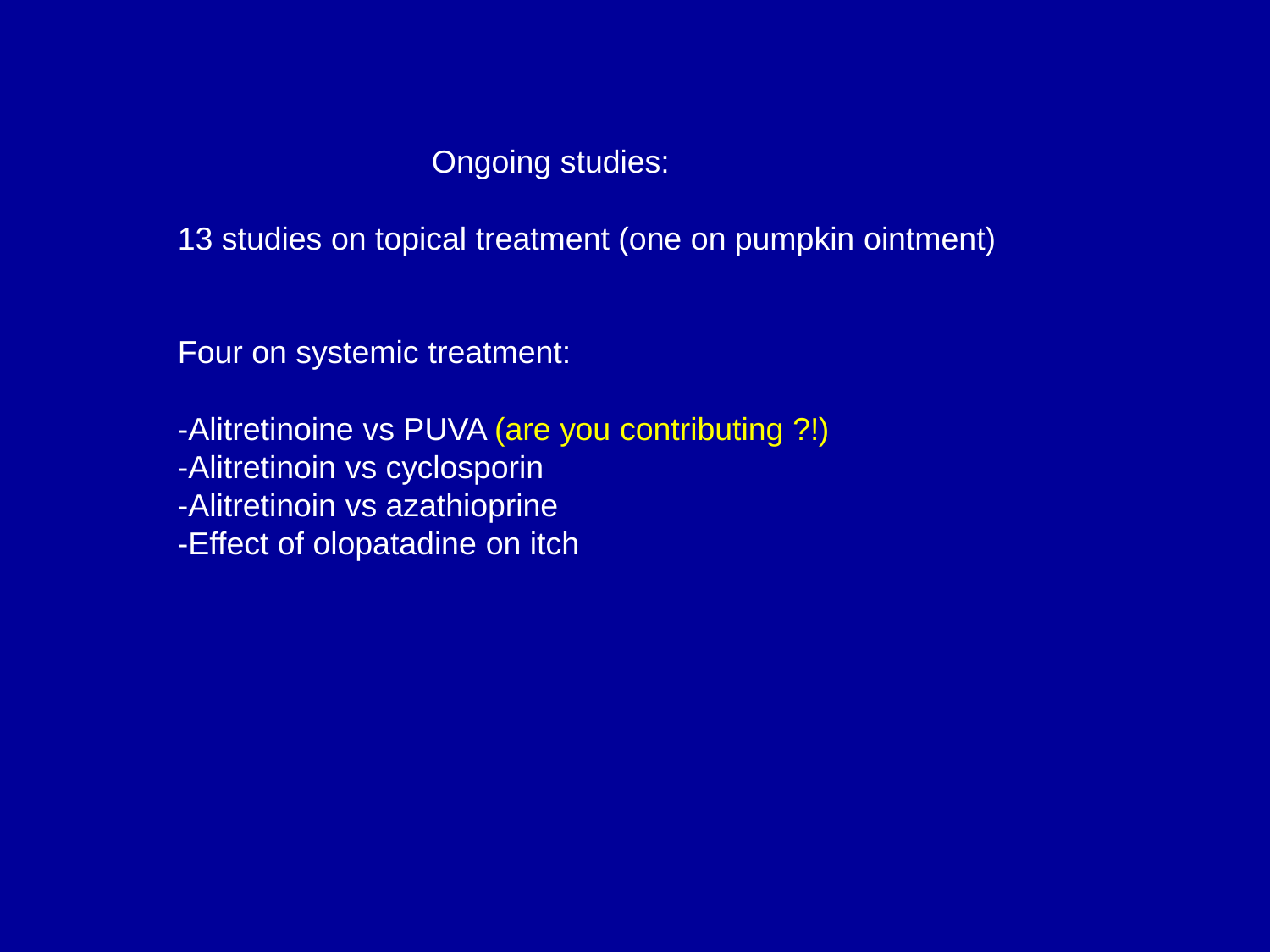Examples of interventons which may appear odd. (but at that time there was a rationale):

X rays Nickel load reduction (diet, chelators) Diaminodiphenylsulfone (DDS) Urea Ranitidine **Pentoxifylline Iontophoresis Biofeedback Vitamins** Fumaric acid (topical) Evening primrose oil (oral)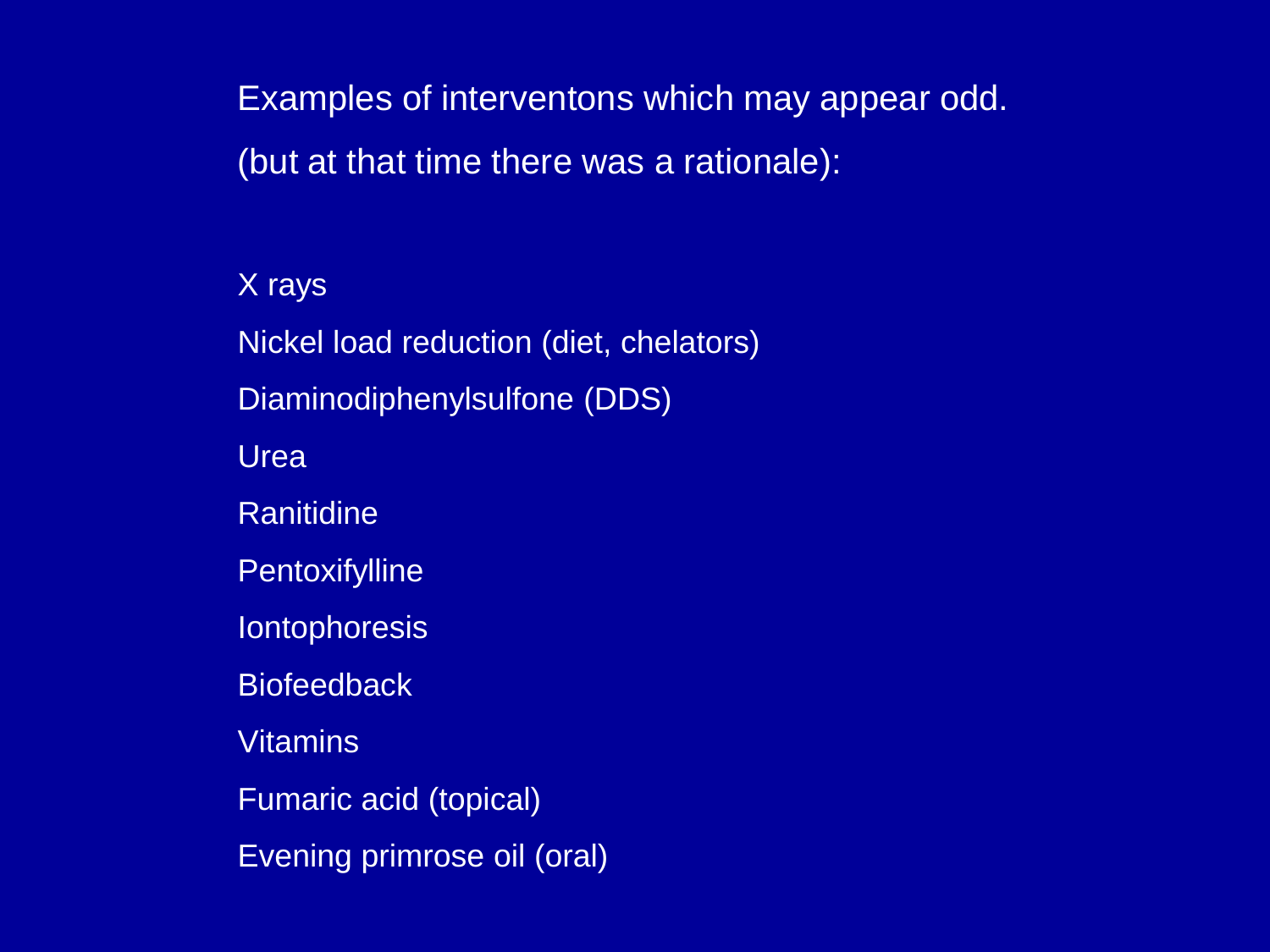## **Main interventions**

UV-phototherapy (UV-B, UV-A, PUVA) Topical corticosteroids Oral immunosuppressives **Radiotherapy** Retinoids (oral and topical) Topical calcineurin inhibitors Antimicrobial agents (topical)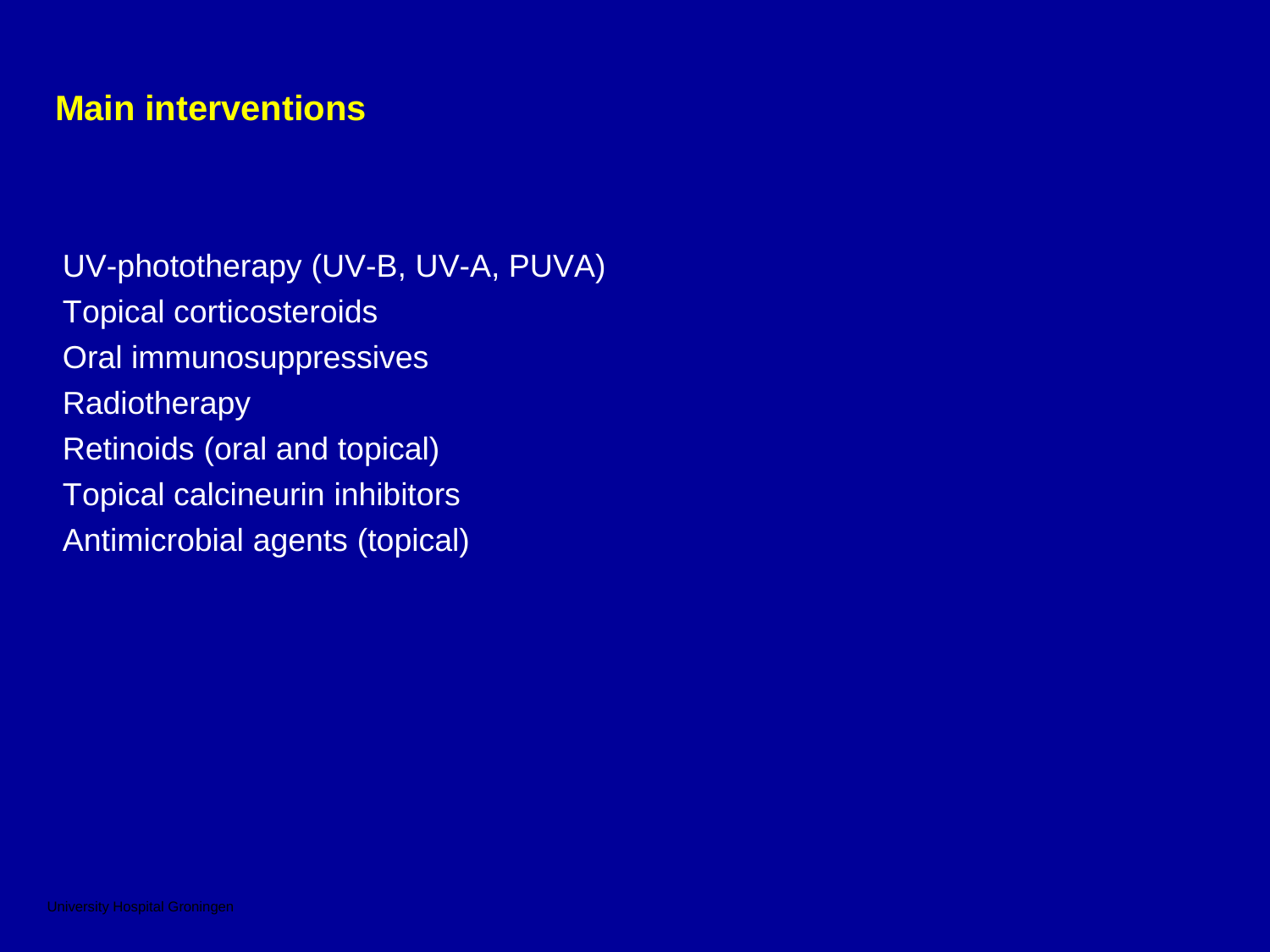### Guidance from the review:

Many treatments seem effective when compared to placebo.

Note that in most of these studies about 15% of the patients on 'placebo' also improve.

Overall little high-level evidence to make a judgement whether one treatment option should be preferred over the other.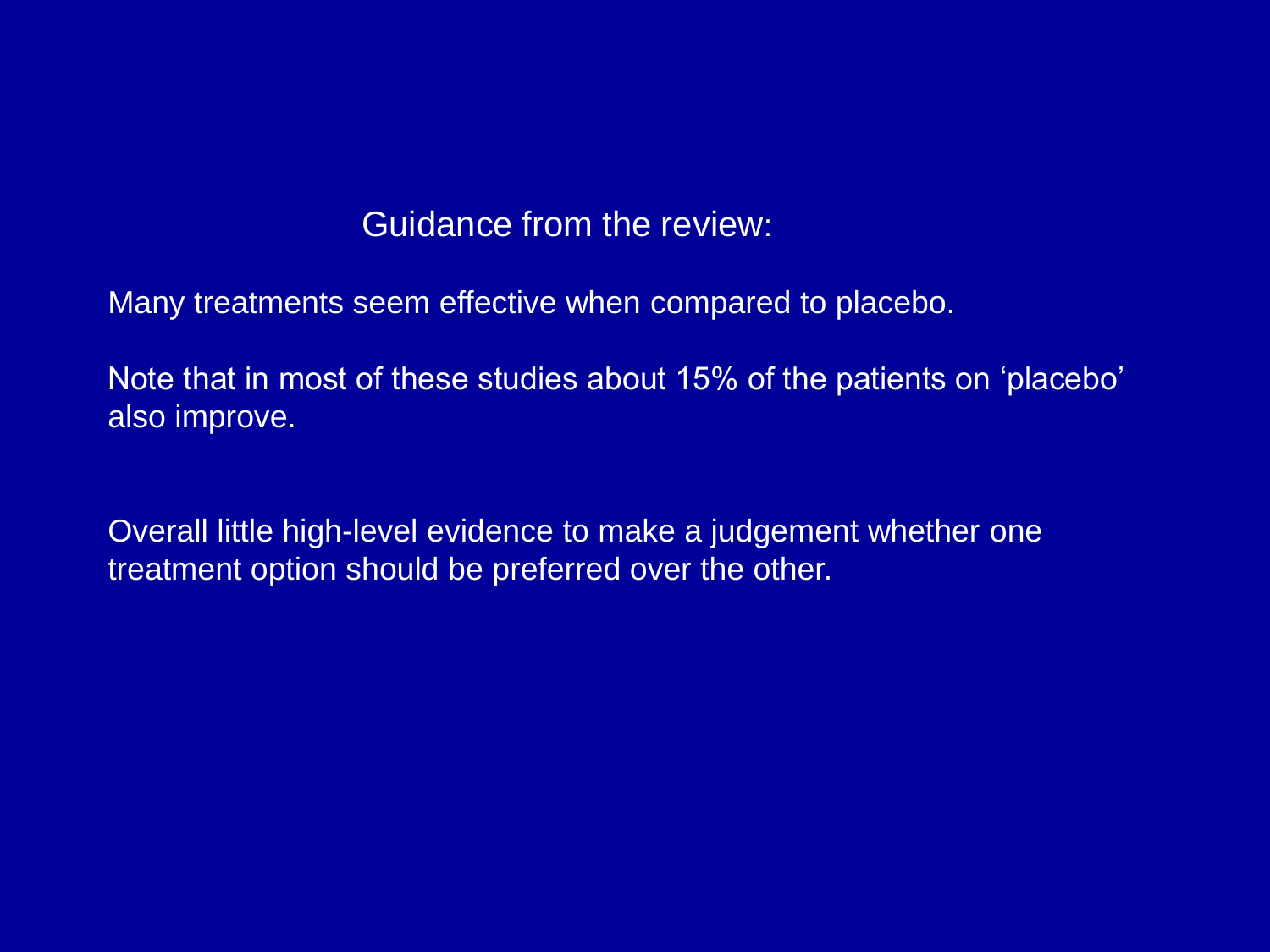## Guidance from the review (2):

Topical corticosteroids:

No clear evidence to recommend a specific type and/or schedule. Positive tendency towards 3x p week versus 2x per week.

UV-B versus PUVA: No clear difference.

UV versus topical corticosteroids: Comparative advantage unknown.

Topical calcineurin inhibitors (tacrolimus, pimecrolimus): No evidence of advantage over UV or topical corticosteroids. Positive effect when compared to placebo.

Oral retinoids: Alitretinoin clearly superior to placebo. No publications to show comparative advantage over other treatment

Oral immunosuppressants: One study not showing advantage of cyclosporin over topical corticosteroids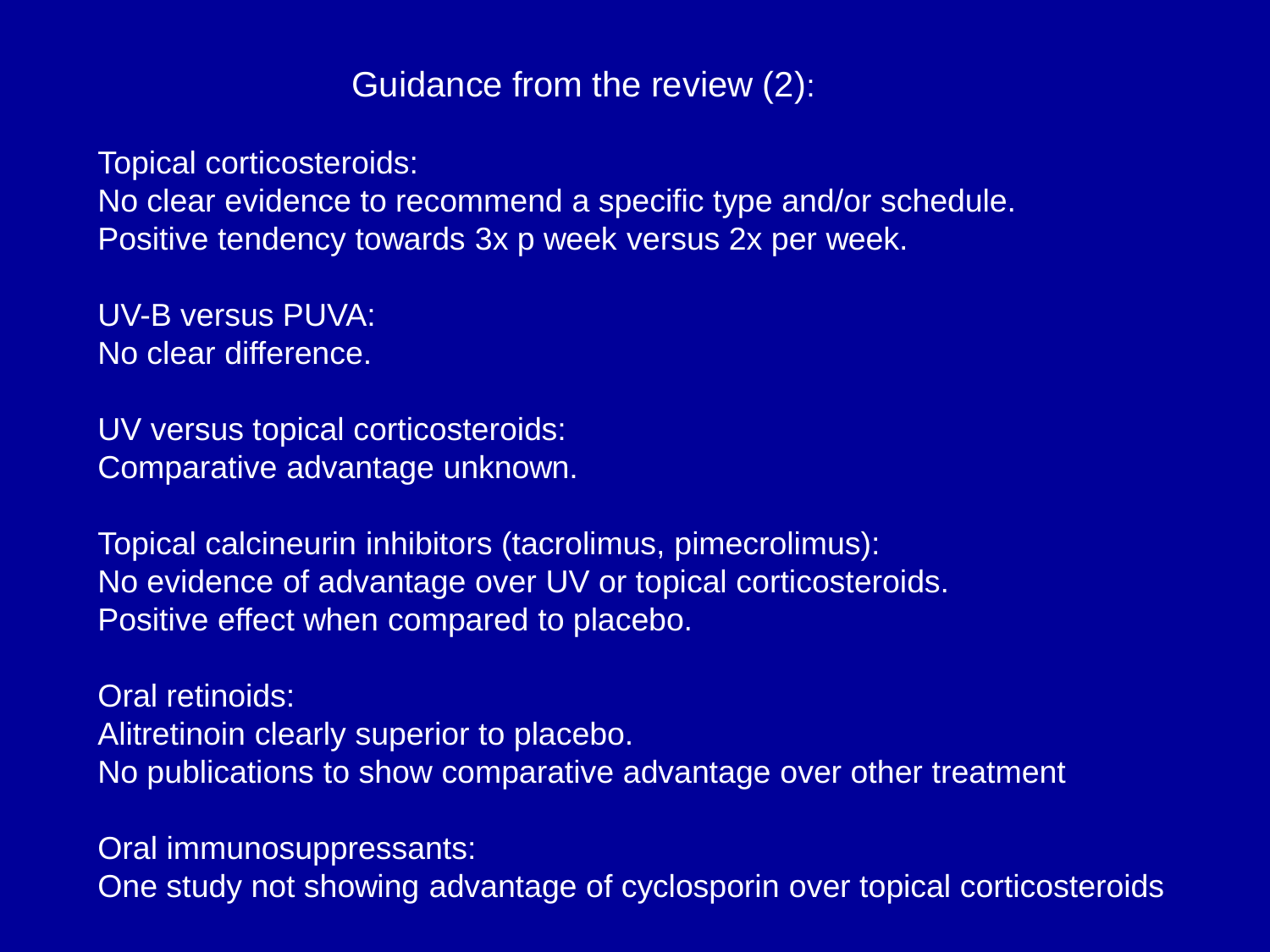

### Chapter 22 - Hand eczema

Wietske A. Christoffers et al.

#### The chapter lists 14 clinical questions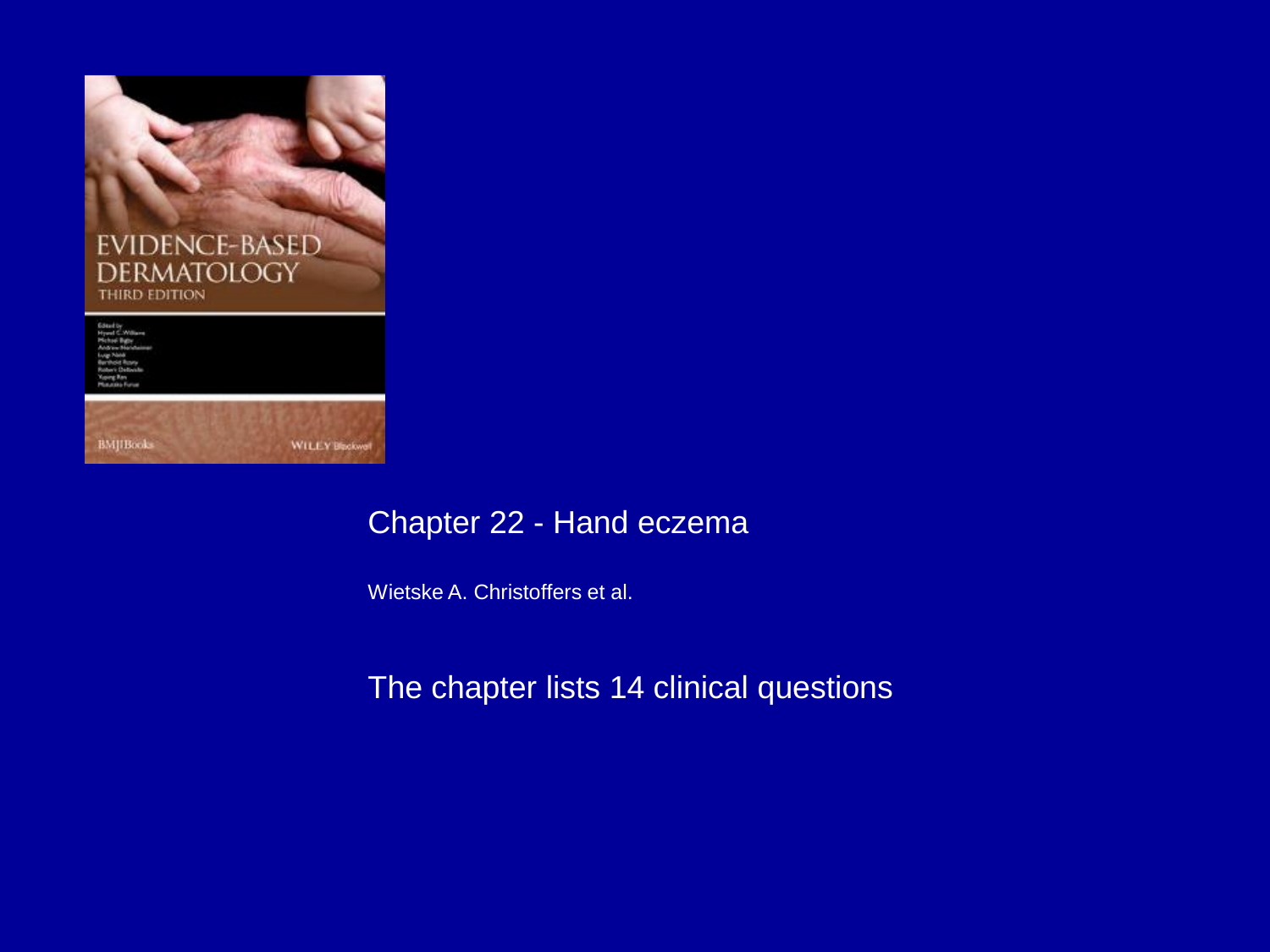Back to your skills being a doctor .......

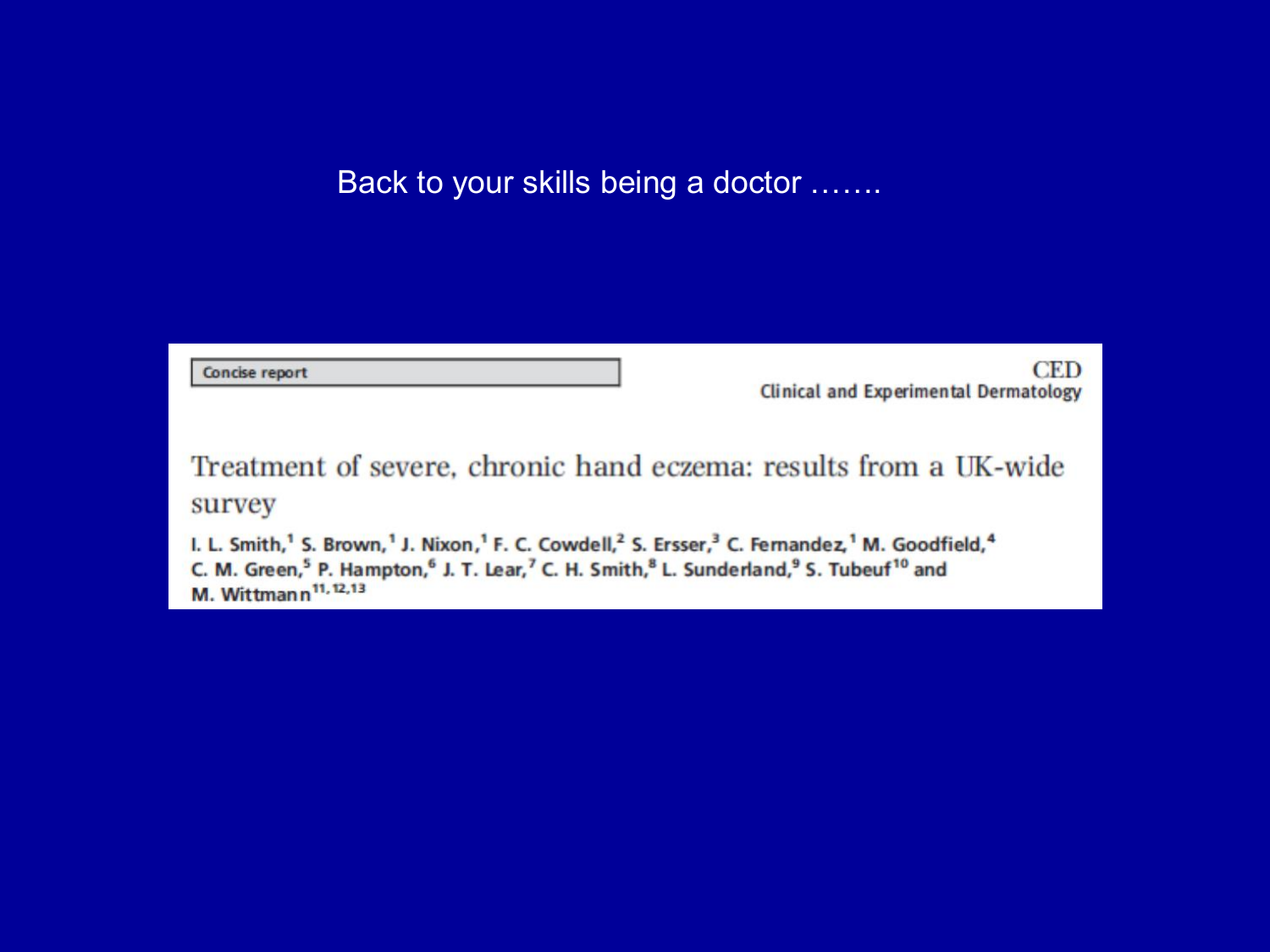## How heterogeneous is the term "Hand Eczema" ?

A problem with giving guidance for therapies is that we are not yet clear about pathophysiological subtypes.

There are several publications about classifications. Two examples:

Boonstra, Christoffers et al. Patch test results of hand eczema patients: relation to clinical types. J Eur Acad Dermatol Venereol 2015;29:940-7.

Johansen JD et al. Classification of hand eczema: clinical and aetiological types. Based on the guideline of the Danish Contact Dermatitis Group. Contact Dermatitis 2011;65:13-21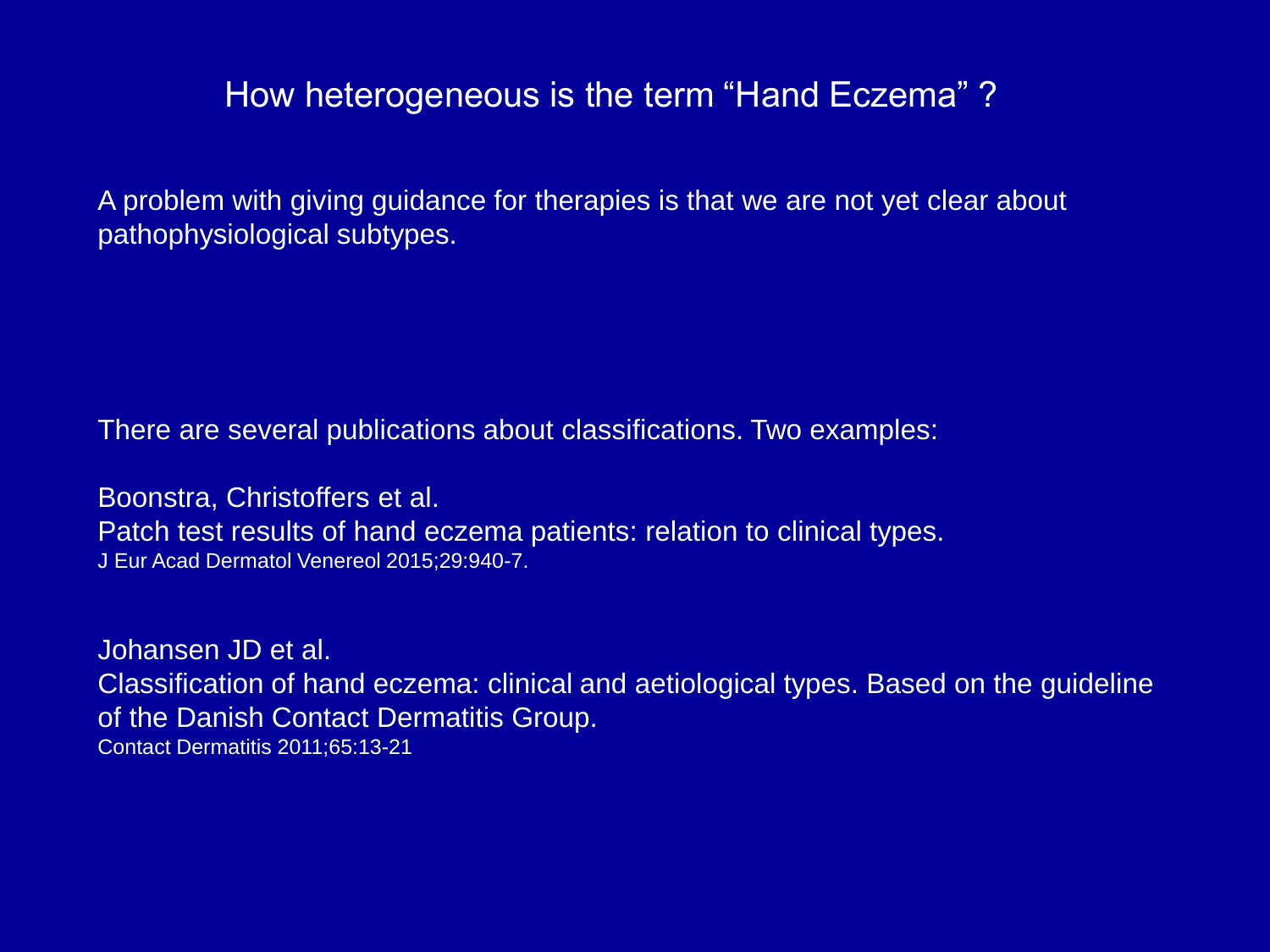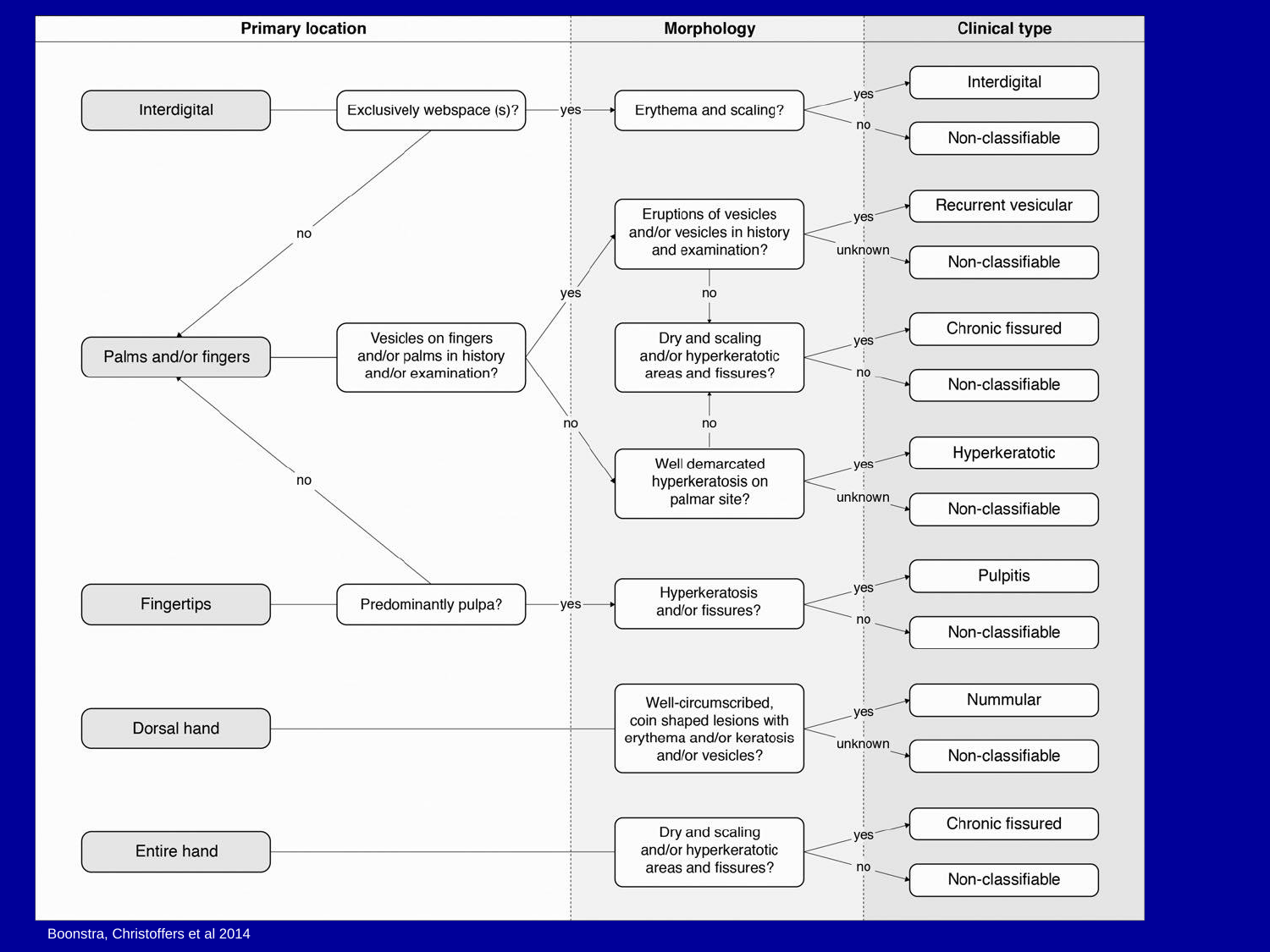Clinical subtypes (Boonstra, Christoffers et al 2014)

Recurrent vesicular Chronic fissured **Hyperkeratotic Interdigital Pulpitis Nummular** Non classifiable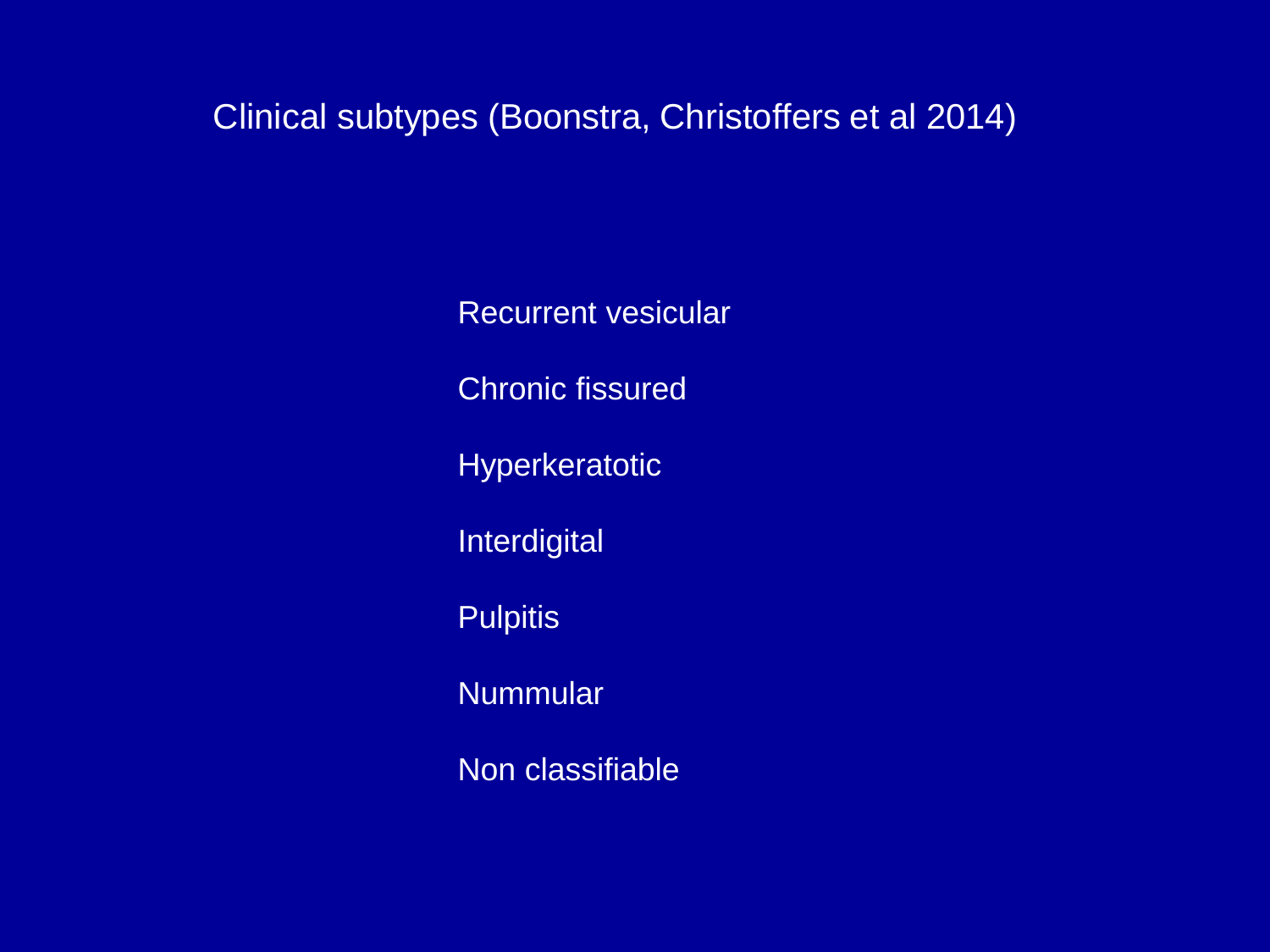### Guidance from the Cochrane review on treatments for sub-types ?

## No, so my ideas are probably as good as yours …..

| Concise report                                                                                                                                                                                                                                                                                                                                                                         | CED<br><b>Clinical and Experimental Dermatology</b> |
|----------------------------------------------------------------------------------------------------------------------------------------------------------------------------------------------------------------------------------------------------------------------------------------------------------------------------------------------------------------------------------------|-----------------------------------------------------|
| Treatment of severe, chronic hand eczema: results from a UK-wide<br>survey                                                                                                                                                                                                                                                                                                             |                                                     |
| I. L. Smith, <sup>1</sup> S. Brown, <sup>1</sup> J. Nixon, <sup>1</sup> F. C. Cowdell, <sup>2</sup> S. Ersser, <sup>3</sup> C. Fernandez, <sup>1</sup> M. Goodfield, <sup>4</sup><br>C. M. Green, <sup>5</sup> P. Hampton, <sup>6</sup> J. T. Lear, <sup>7</sup> C. H. Smith, <sup>8</sup> L. Sunderland, <sup>9</sup> S. Tubeuf <sup>10</sup> and<br>M. Wittmann <sup>11, 12,13</sup> |                                                     |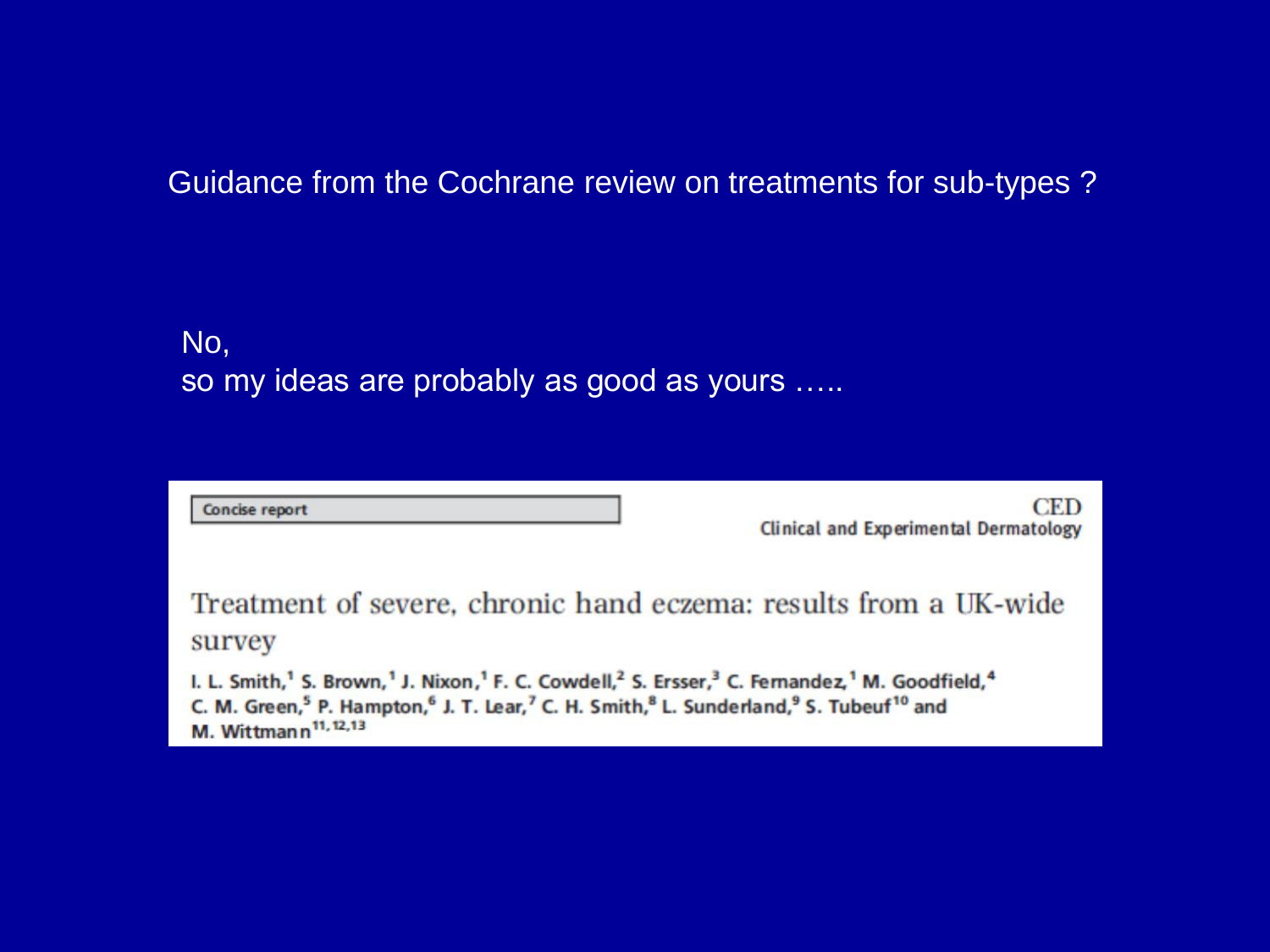#### .... and be careful when you are reading a publication



Risk of Bias presented as % across all evaluated Hand Eczema trials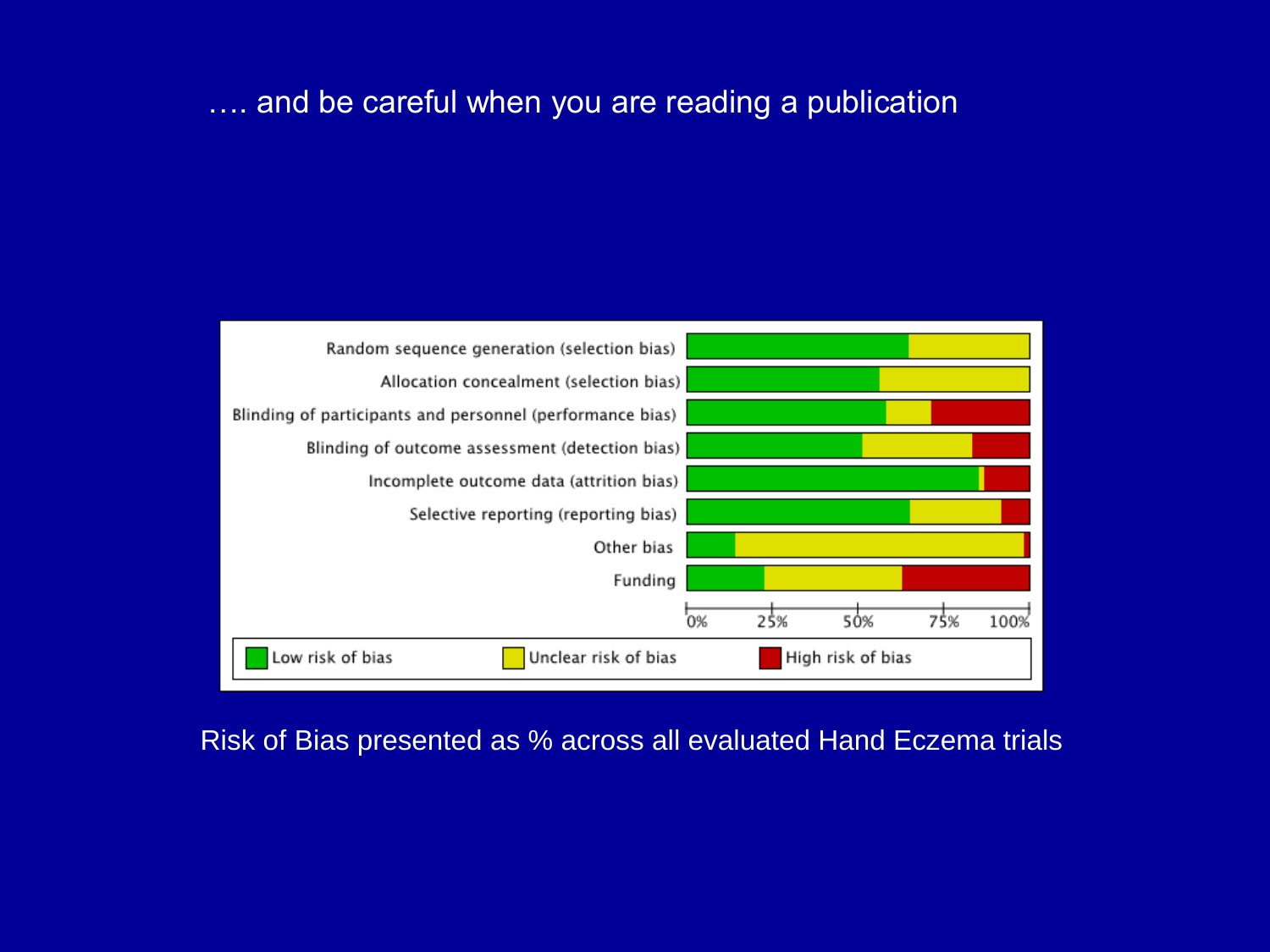A final note: if everything fails, don't forget the good old coal tar .....

(only one small trial comparing this with betmethasone)

**ORIGINAL ARTICLE** 

# No Increased Risk of Cancer after Coal Tar Treatment in Patients with Psoriasis or Eczema

Judith H.J. Roelofzen<sup>1,2</sup>, Katja K.H. Aben<sup>1,3</sup>, Ursula T.H. Oldenhof<sup>1</sup>, Pieter-Jan Coenraads<sup>4</sup>, Hans A. Alkemade<sup>5</sup>, Peter C.M. van de Kerkhof<sup>2</sup>, Pieter G.M. van der Valk<sup>2</sup> and Lambertus A.L.M. Kiemeney<sup>1,3,6</sup>

Coal tar is an effective treatment for psoriasis and eczema, but it contains several carcinogenic compounds. Occupational and animal studies have shown an increased risk of cancer after exposure to coal tar. Many dermatologists have abandoned this treatment for safety reasons, although the risk of cancer after coal tar in dermatological practice is unclear. This large cohort study included 13,200 patients with psoriasis and eczema. Information on skin disease and treatment, risk factors, and cancer occurrence was retrieved from medical files, questionnaires, and medical registries. Proportional hazards regression was used to evaluate differences in cancer risk by treatment modality. Patients treated with coal tar were compared with a reference category of patients treated with dermatocorticosteroids (assumed to carry no increased cancer risk). The median exposure to coal tar ointments was 6 months (range 1–300 months). Coal tar did not increase the risk of non-skin malignancies (hazard ratio (HR) 0.92; 95% confidence interval (CI) 0.78–1.09), or the risk of skin cancer (HR 1.09; 95% CI 0.69-1.72). This study has sufficient power to show that coal tar treatment is not associated with an increased risk of cancer. These results indicate that coal tar can be maintained as a safe treatment in dermatological practice.

Journal of Investigative Dermatology advance online publication, 17 December 2009; doi:10.1038/jid.2009.389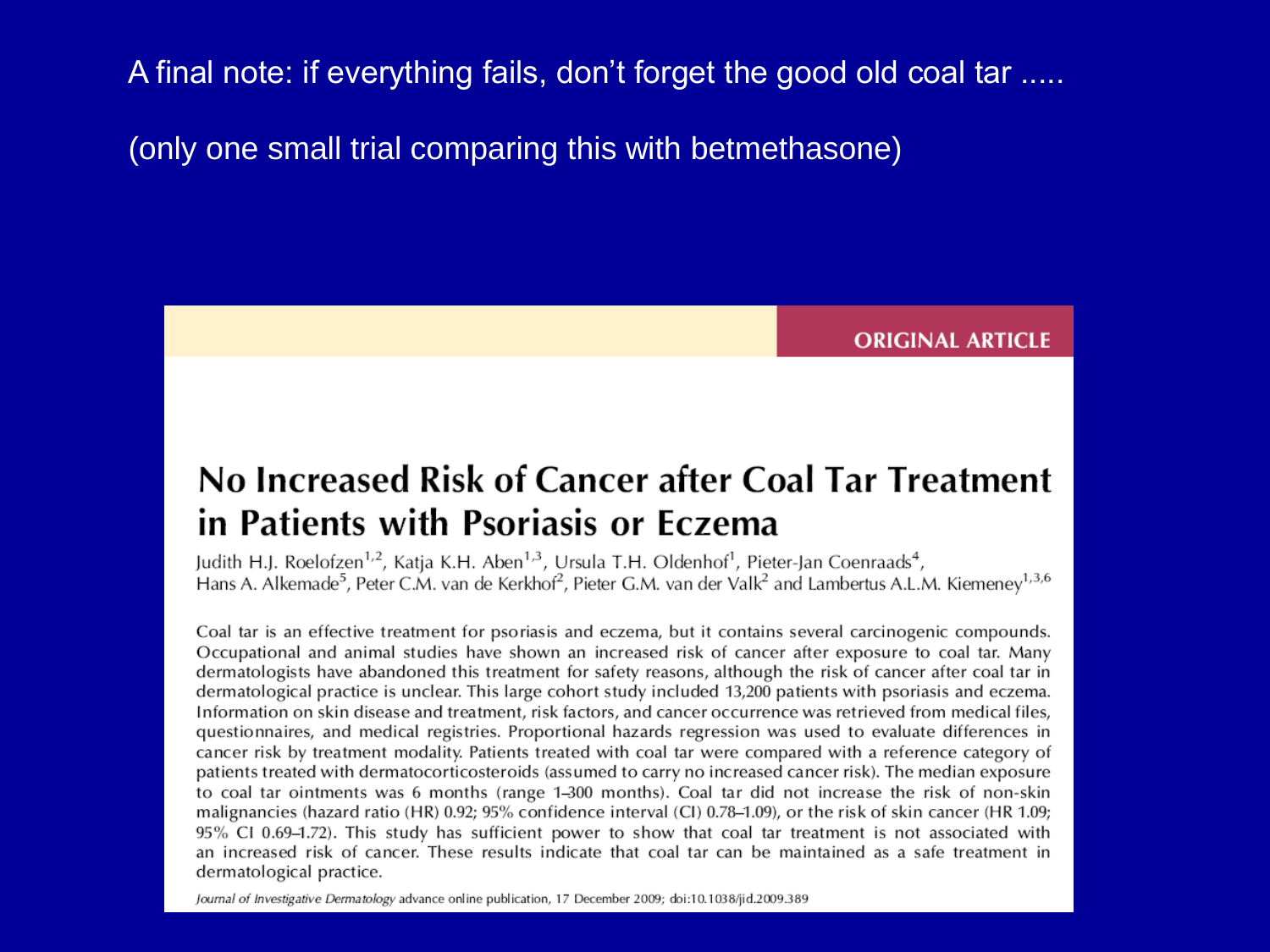Special thanks to:

Jun Xia and the Cochrane Skin Group in Notingham: Finola Delamere, Managing Editor Bob Boyle, Deputy Co-ordinating Editor Elizabeth Doney, Information Specialist Laura Prescott, Managing Editor Helen Scott, Administrative Assistant Emma Mead, Methodologist Hywel Williams, Co-ordinating Editor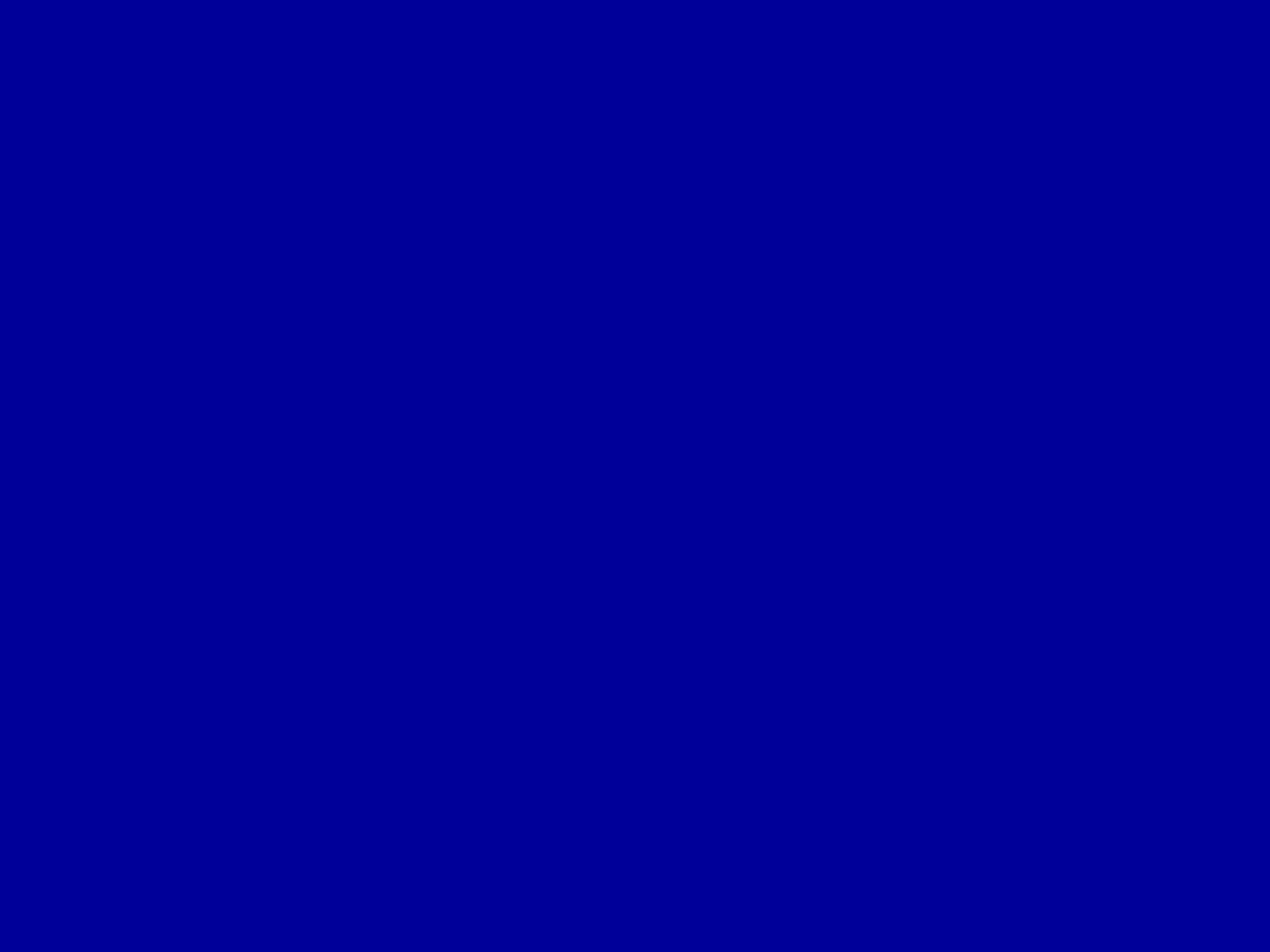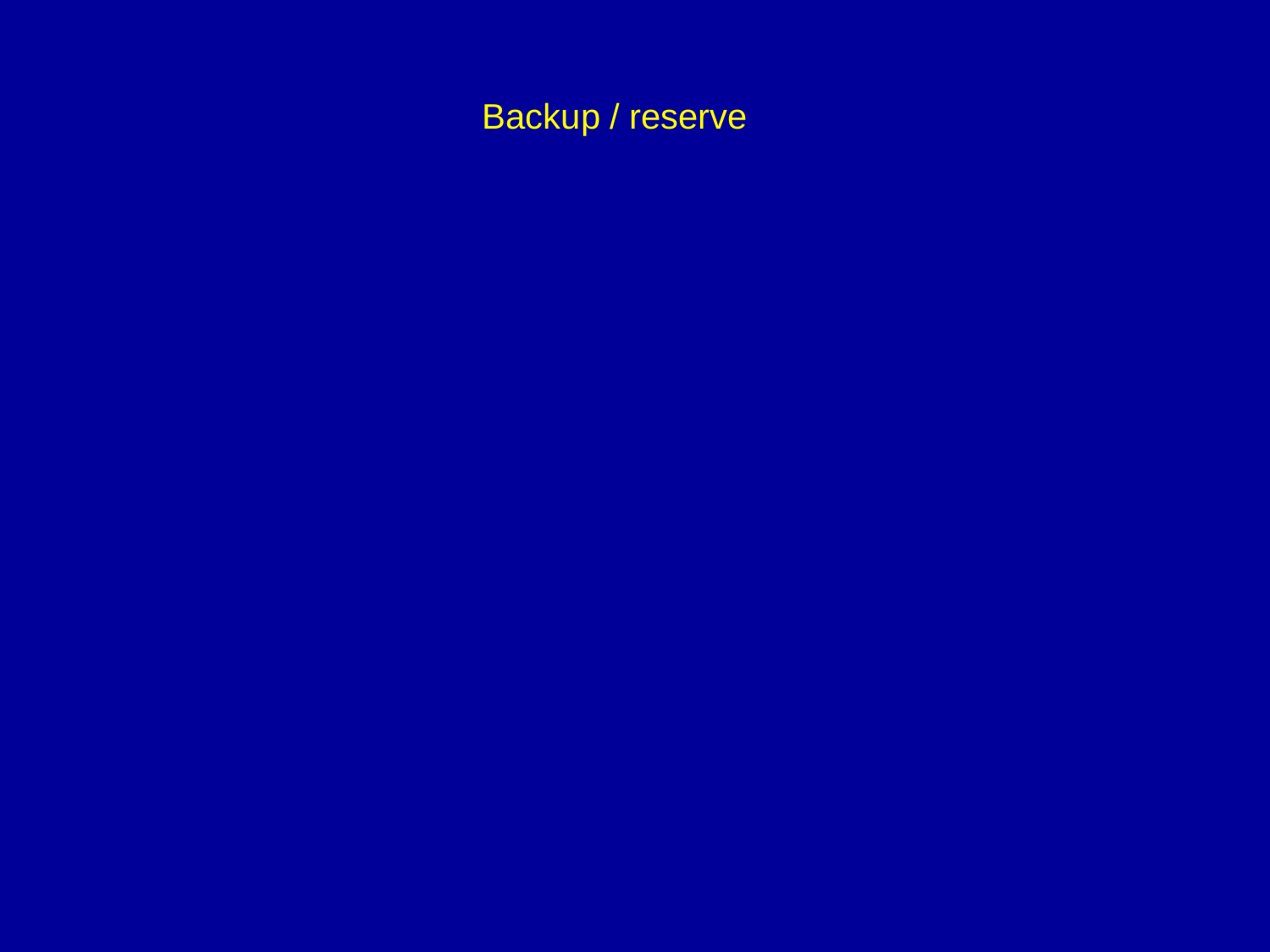#### Clinical subtypes (Coenraads NEJM 2012)

#### **Etiologic classification**

Irritant contact dermatitis Atopic hand eczema Allergic contact dermatitis Hybrid hand eczema Protein contact dermatitis

#### **Morphologic classification**

Recurrent vesicular **Hyperkeratotic** Chronic fingertip ('pulpitis') Nummular Dry fissured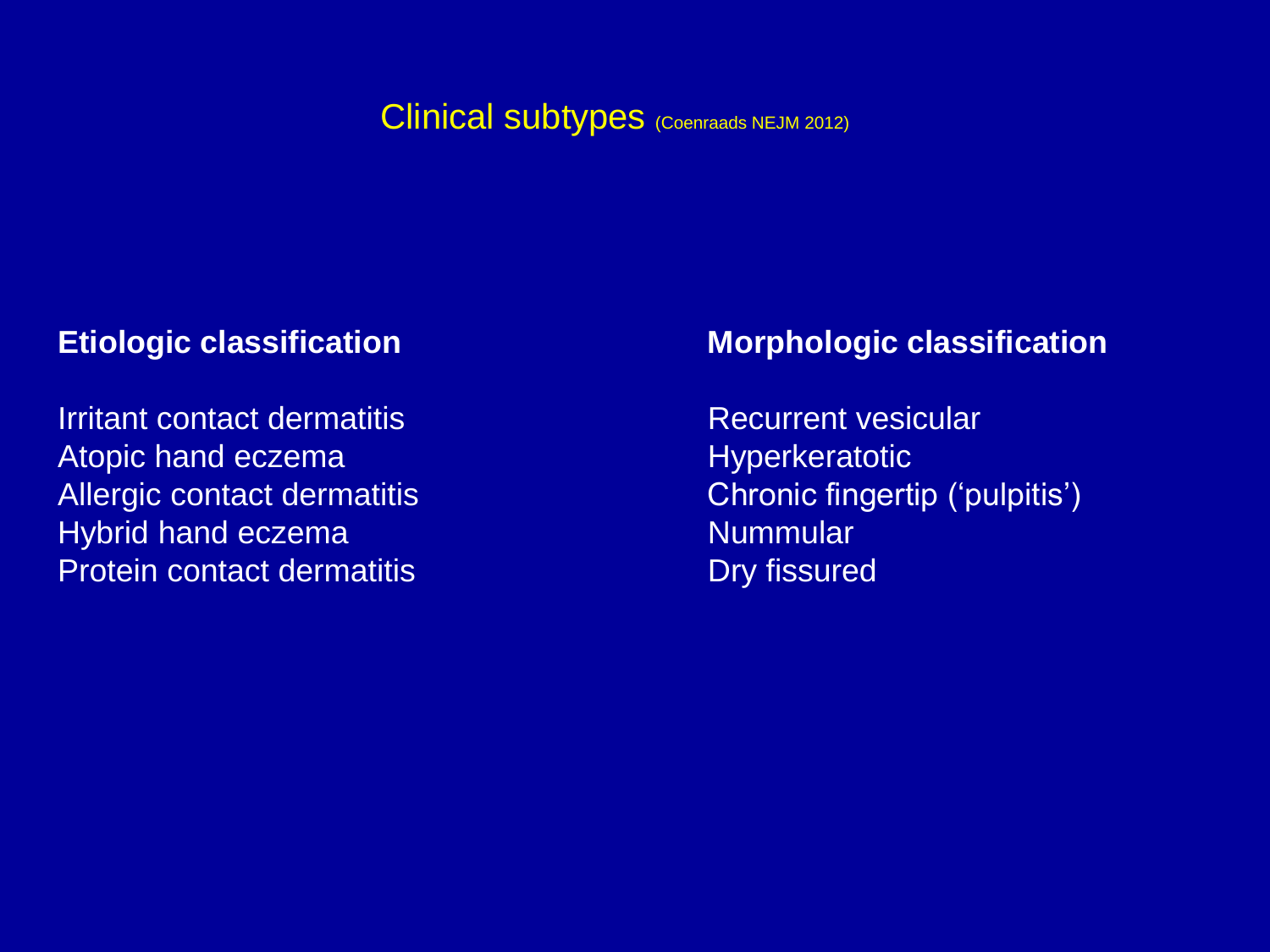## Often a combination of exogenous and endogenous factors

## Exogenous factors

- Irritant hand eczema (wet work, food, gloves, oils, etc).
- Allergic hand eczema: Role of chromate and nickel is overestimated ("relevance").

## Endogenous factors

- Constitutional eczema phenotype, with or without atopy.
- Genetic disposition (Laerbek 2007, De Jongh 2008)
- Endogenous (= "I don't know")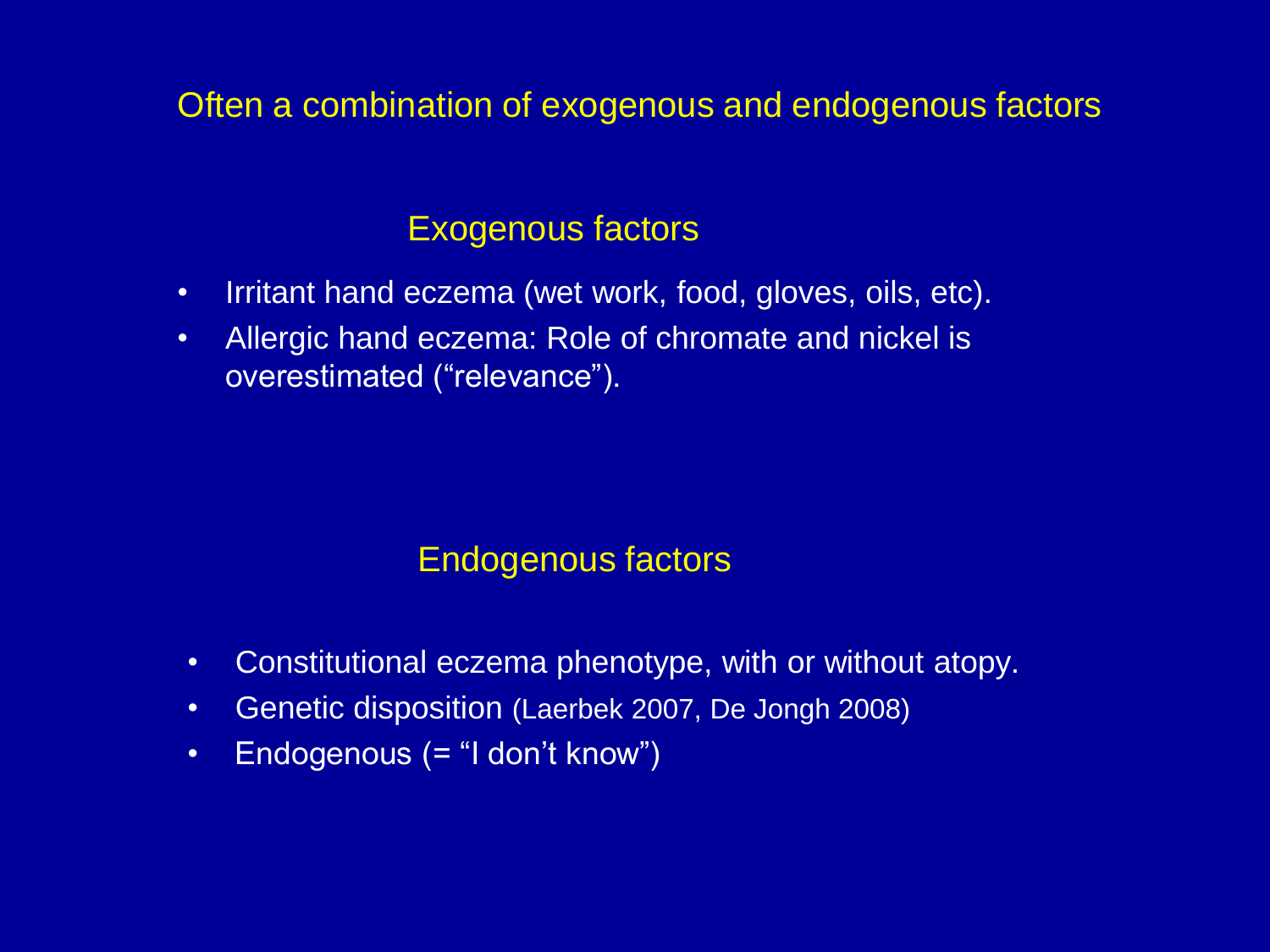# Patch-testing ?

Our advice: if possible, do it, but be careful with the interpretation of the results.

However ....



"….subjects with recurrent vesicular hand eczema should be patchtested … while the need in males with hyperkeratotic palmar eczema may be less imperative"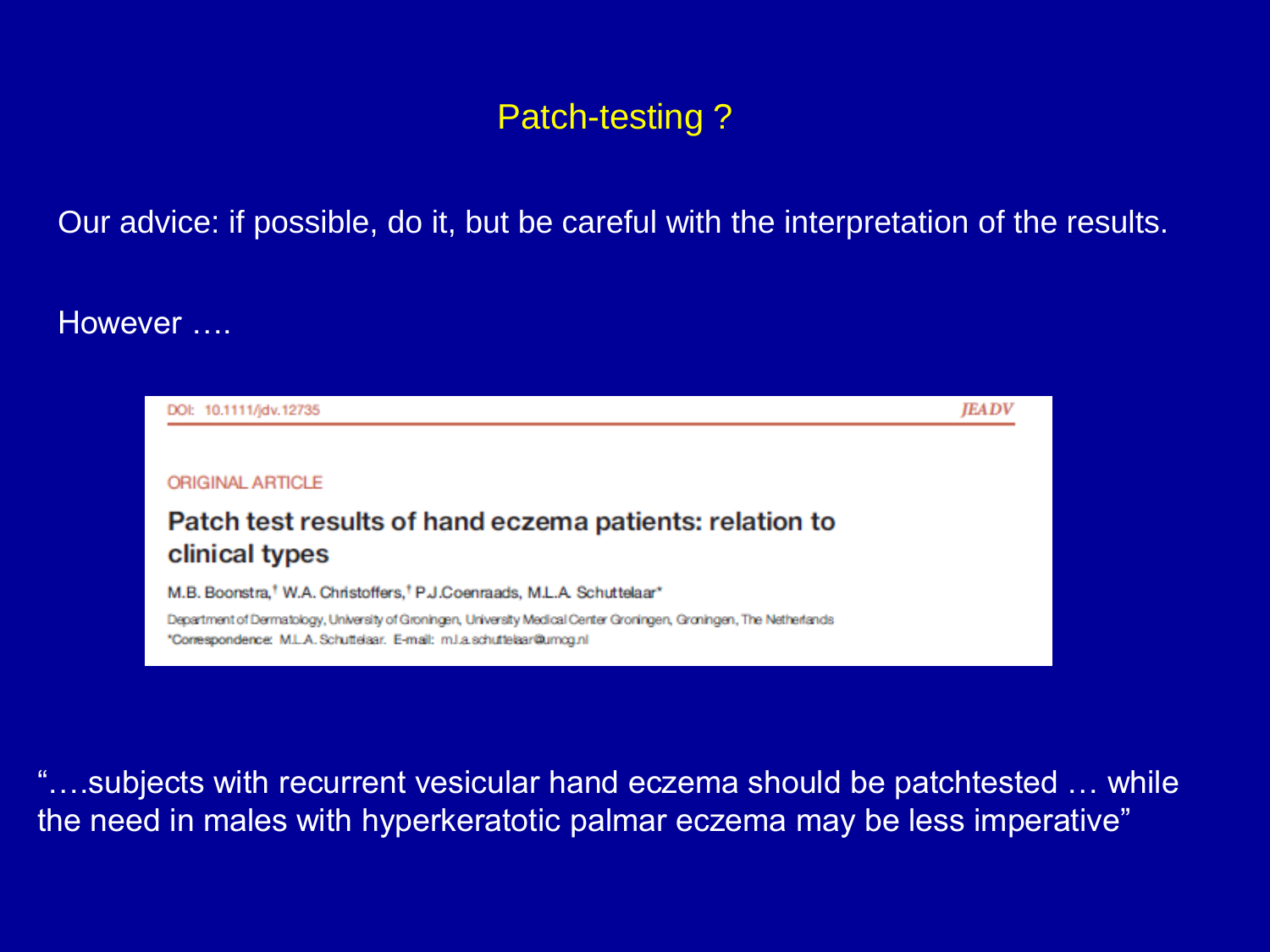#### Genetic factors ?

Genetic factors in nickel allergy evaluated in a population-based female twin sample (*Bryld et al, JID 2004*)

Heritability of hand eczema is not explained by co-morbidity with atopic dermatitis (*Laerbek et al, JID 2007*)

#### Filaggrin ?

Loss-of-Function polymorphisms in the filaggrin gene are associated with an increased susceptibility to chronic irritant contact dermatitis: a casecontrol study (*de Jongh et al. Br J Dermatol 2008*)

## contested by others……

Filaggrin null alleles are not associated with hand eczema or contact allergy *(Lerbaek et al. Br J Dermatol 2007)*

The hands in health and disease of individuals with filaggrin loss-offunction mutations: clinical reflections on the hand eczema phenotype *(Kaae et al, Contact Dermatitis 2012)*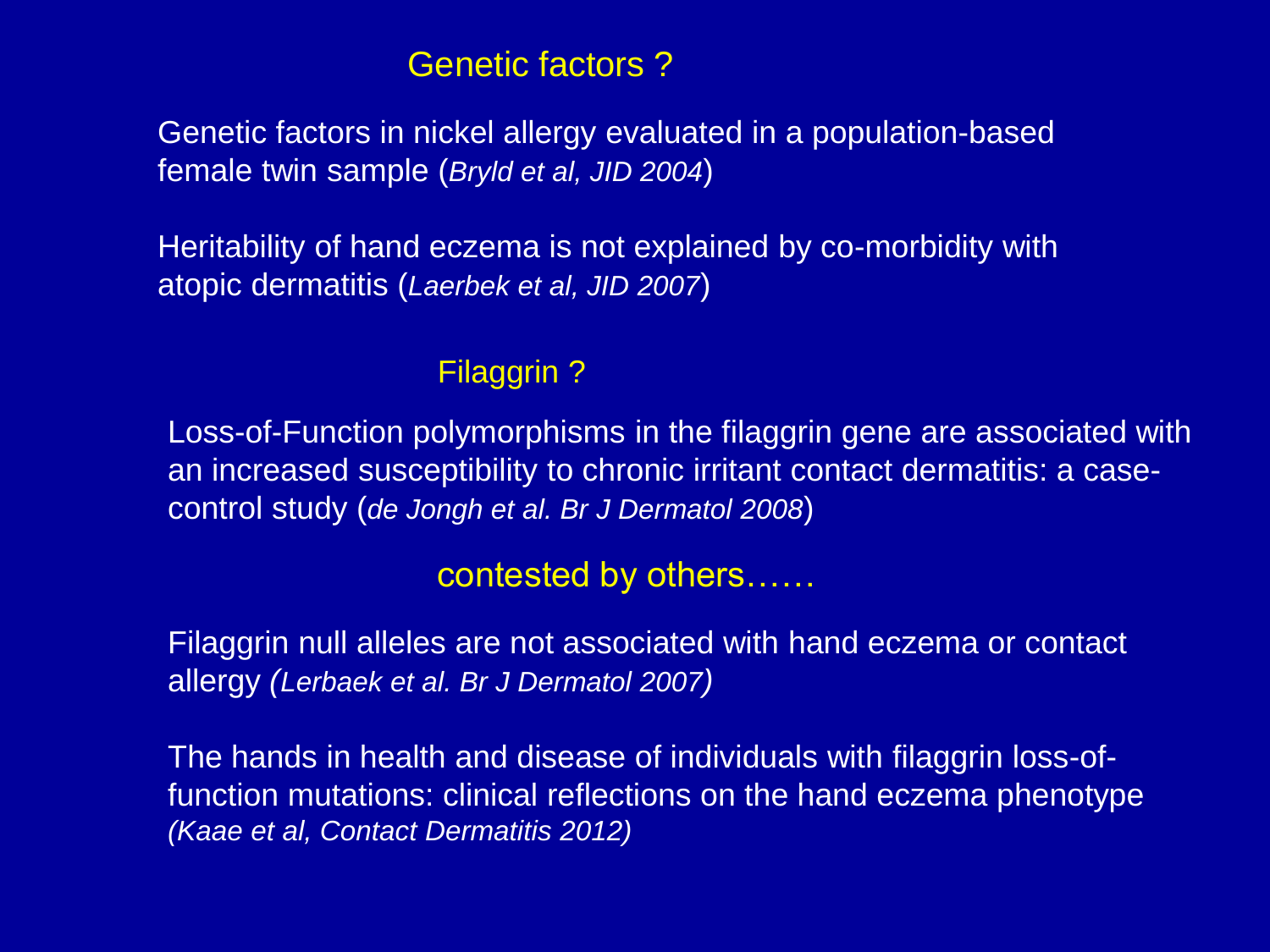## Chronic hand eczema: etiology often unclear

- In many patients the original etiology of the disease cannot be established
- Extremely difficult to identify any single causative factor
- There may be an overlap and interaction of causative factors
- The relevance of contact allergens is often not known
- Even when an initial causative agent is avoided, hand eczema often develops into a chronic condition